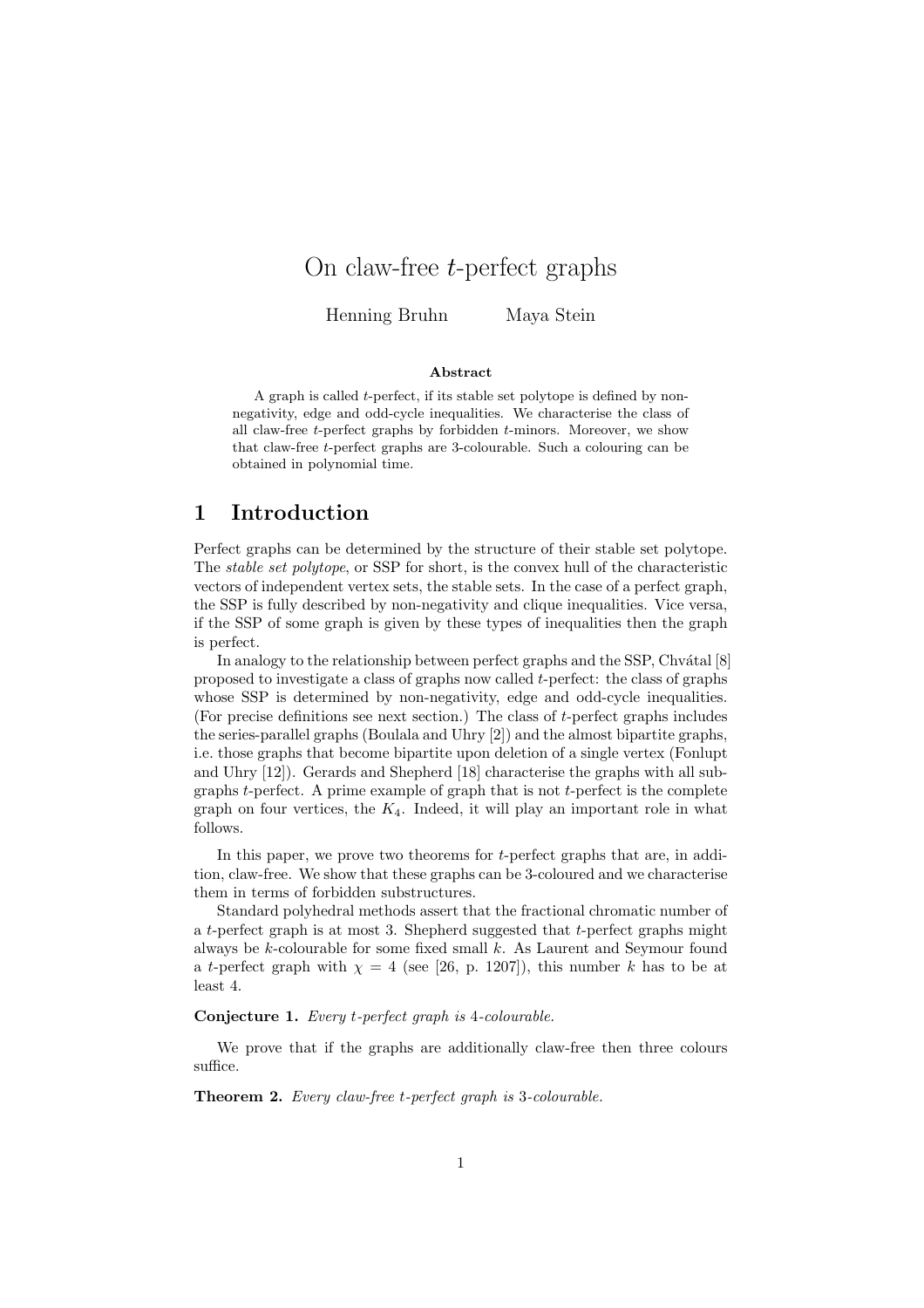Moreover, such a 3-colouring can be computed in polynomial time (Corollary 15).

We remark that compared to a result of Chudnovsky and Ovetsky [5] our Theorem 2 yields an improvement of 1. Indeed, Chudnovsky and Ovetsky show that the chromatic number of a quasi-line graph G is bounded by  $\frac{3}{2}\omega(G)$ . As no t-perfect graph can contain a clique of at least four vertices and, furthermore, as a claw-free t-perfect graph is quasi-line, Chudnovsky and Ovetsky's bound is applicable and yields  $\chi \leq 4$  for all claw-free t-perfect graphs.

The celebrated strong perfect graph theorem of Chudnovsky, Robertson, Seymour and Thomas [7] characterises perfect graphs in terms of forbidden induced subgraphs: a graph is perfect if and only if it does not contain odd holes or anti-holes. We prove an analogous, although much more modest, result for claw-free t-perfect graphs. While, in order to describe perfect graphs, induced subgraphs are suitable as forbidden substructures, for t-perfect graphs a more general type of substructure, called a t-minor, is more appropriate. Briefly, a t-minor is any graph obtained from the original graph by two kinds of operations, both of which preserve t-perfection: vertex deletions and simultaneous contraction of all the edges incident with a vertex whose neighbourhood forms an independent set. With this notion our second result is as follows.

#### **Theorem 3.** A claw-free graph is t-perfect if and only if it does not contain any of  $K_4$ ,  $W_5$ ,  $C_7^2$  and  $C_{10}^2$  as a t-minor.

Here,  $K_4$  denotes the complete graph on four vertices,  $W_5$  is the 5-wheel, and for  $n \in \mathbb{N}$  we denote by  $C_n^2$  the square of the cycle  $C_n$  on n vertices, see Figure 1. (The square of a graph is obtained by adding edges between any two vertices of distance 2.)



Figure 1: The forbidden t-minors.

The graphs from Theorem 3 already appear implicitly in Galluccio and Sassano [15]. They showed that every rank facet in a claw-free graph comes from a combination of inequalities describing cliques, line graphs of 2-connected factorcritical graphs, and circulant graphs  $C_{\alpha\omega+1}^{\omega-1}$ . However, as a claw-free graph may have non-rank facets we will not be able to make use of these results.

Ben Rebea's conjecture describes the structure of the stable set polytope of quasi-line graphs. As the conjecture has been solved (see Eisenbrand et al [11] and Chudnovsky and Seymour  $[6]$ , and as claw-free t-perfect graphs are quasiline, it seems conceivable to use Ben Rebea's conjecture to prove Theorem 3. We have not pursued this approach for three reasons. First, Theorem 3 does not appear to be a direct consequence of the conjecture. Second, the solution of the conjecture rests on Chudnovsky and Seymour's characterisation of claw-free graphs, which is far from trivial. Finally, our proof of Theorem 3 (with a little extra effort) yields a 3-colouring of claw-free t-perfect graphs.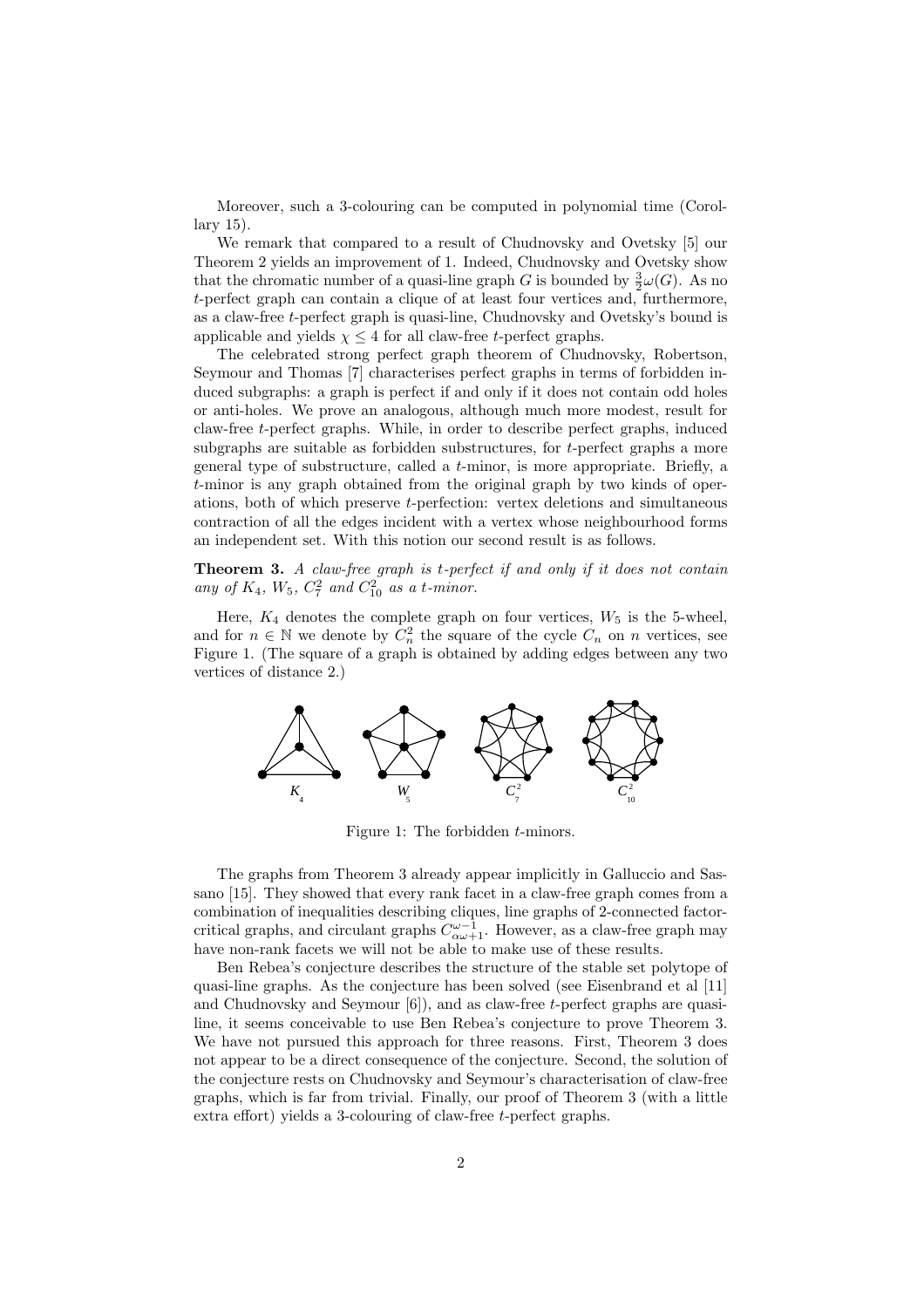Let us give a brief outline of the paper. In the next section, we give a more formal definition of t-perfect graphs and introduce some of their properties. In Section 3, we prove our main results for the special case of line graphs. We will make use of these results later on. After a necessary (and short) detour in Section 4, in which we determine which squares of cycles are t-perfect, we prove our main lemma in Section 5. This lemma, Lemma 14, will be essential in the proofs of both our main results. It implies that every claw-free t-perfect 3-connected graph is a line graph or one of three exceptional graphs. We prove Theorem 2 in Section 6 and Theorem 3 in Section 7. We conclude the paper by proving, in Section 8, that  $C_7^2$  and  $C_{10}^2$  are minimally strongly t-imperfect and by posing three open questions in the last section.

## 2 Definition of *t*-perfect graphs

All our graphs are simple and finite. For general graph-theoretic concepts and notation we refer the reader to Diestel [9], for more on t-perfect and claw-free graphs to Schrijver [26, Chapters 68 and 69].

Let  $G = (V, E)$  be a graph. The *stable set polytope*  $SSP(G) \subseteq \mathbb{R}^V$  of G is defined as the convex hull of the characteristic vectors of stable, i.e. independent, subsets of V. We define a second polytope  $TSTAB(G) \subseteq \mathbb{R}^V$  for G, given by

$$
x \ge 0,
$$
  
\n
$$
x_u + x_v \le 1 \text{ for every edge } uv \in E,
$$
  
\n
$$
x(C) \le |C|/2 \text{ for every induced odd cycle } C \text{ in } G.
$$
 (1)

These inequalities are respectively known as non-negativity, edge and odd-cycle inequalities. Clearly, it holds that  $SSP(G) \subseteq TSTAB(G)$ .

We say that the graph G is t-perfect if  $SSP(G)$  and  $TSTAB(G)$  coincide. Equivalently,  $G$  is t-perfect if and only if  $TSTAB(G)$  is an integral polytope, i.e. if all its vertices are integral vectors.

Neither the complete graph on four vertices  $K_4$  nor the 5-wheel  $W_5$  are tperfect. Indeed, for  $K_4$  the vector  $(\frac{1}{3}, \frac{1}{3}, \frac{1}{3}, \frac{1}{3})$  lies in TSTAB but not in the SSP of  $K_4$  as the sum of over all entries is larger than  $\alpha(K_4) = 1$ . The vector that assigns a value of  $\frac{2}{5}$  to each vertex on the rim and a value of  $\frac{1}{5}$  to the centre shows that 5-wheel is t-imperfect. Again, the vector lies in TSTAB but the sum of all entries is larger than  $\alpha(W_5) = 2$ .

The following fact is well-known:

$$
bipartite graphs are t-perfect. \tag{2}
$$

In fact, the SSP of a bipartite graph is fully described by just non-negativity and edge inequalities.

It is easy to check that vertex deletion preserves t-perfection (edge deletion, however, does not). A second operation that maintains *t*-perfection is described in Gerards and Shepherd [18]:

for a vertex v for which 
$$
N(v)
$$
 is a stable set contract all edges  
in  $E(v)$ . 
$$
(*)
$$

We call this operation a t-contraction at v. Let us say that  $H$  is a t-minor of  $G$  if it is obtained from  $G$  by repeated vertex-deletion and t-contraction. Then, if  $G$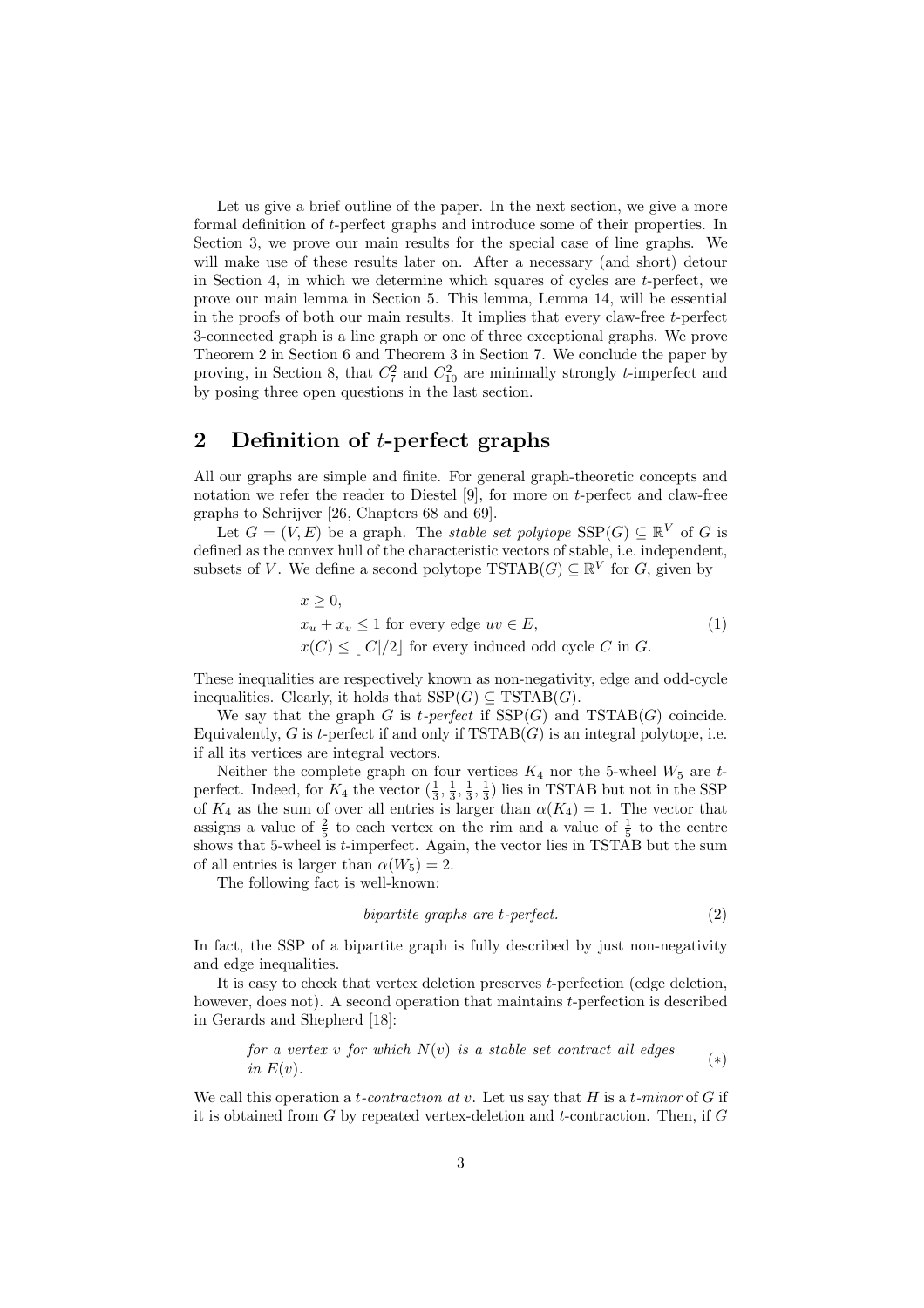is t-perfect, so is  $H$ . We call a graph minimally t-imperfect if it is not t-perfect but every proper t-minor of it is t-perfect. Obviously, in order to characterise t-perfect graphs in terms of forbidden t-minors it suffices to find all minimally t-imperfect graphs.

The following simple lemma ensures that we stay within the class of clawfree graphs when taking  $t$ -minors. (For a proof, observe that a claw in a  $t$ -minor can only arise from an induced subdivided claw in the original graph.)

Lemma 4. Every *t*-minor of a claw-free graph is claw-free.

## 3 t-perfect line graphs

We begin by proving our main results for line graphs (Lemma 7 and Lemma 8). Cao and Nemhauser [3], among other results, already characterise t-perfect line graphs in terms of forbidden subgraphs. Unfortunately, their characterisation appears erroneous. While we therefore cannot make use of their theorem, we will pursue an approach that is inspired by their work. In particular, we take advantage of Edmonds [10] celebrated theorem on the matching polytope.

For a graph G, define the *matching polytope*  $M(G) \subseteq \mathbb{R}^{E(G)}$  to be the convex hull of the characteristic vectors of matchings. Recall that a graph  $G$  is factor*critical* if  $G - v$  has a perfect matching for every vertex v.

Theorem 5 (Edmonds [10], Pulleyblank and Edmonds [23]). Let G be a graph and  $x \in \mathbb{R}^{E(G)}$ . Then  $x \in M(G)$  if and only if

$$
x \ge 0 \tag{3}
$$

$$
\sum_{e \in E(v)} x_e \le 1 \qquad \qquad \text{for each } v \in V(G) \tag{4}
$$

$$
\sum_{e \in E(F)} x_e \le \lfloor \frac{|V(F)|}{2} \rfloor \quad \text{for each 2-connected factor-critical } F \subseteq G. \tag{5}
$$

We say that  $G$  has a *proper odd ear decomposition* if there is a sequence  $G_0, G_1, \ldots, G_n$  so that  $G_0$  is an odd cycle,  $G_n = G$  and  $G_k$  is obtained from  $G_{k-1}$  for  $k = 1, \ldots, n$  by adding an odd path between two (distinct) vertices of  $G_{k-1}$  whose interior vertices are disjoint from  $G_{k-1}$ .

**Theorem 6** (Lovász [20]). A graph is 2-connected and factor-critical if and only if it has a proper odd ear-decomposition.

For the proof of the next two lemmas, we define  $C_5^+$  to be the 5-cycle plus an added chord, and a *totally odd subdivision of*  $C_5^+$  to be a subdivision of  $C_5^+$ in which every edge is replaced by a path of odd length.

**Lemma 7.** Let  $H$  be a line graph (of a simple graph). Then  $H$  is t-perfect if and only if  $H$  does not contain  $K_4$  as a t-minor.

*Proof.* One direction is clear, so assume that H does not contain  $K_4$  as a tminor, and let G be such that  $L(G) = H$ . Since  $M(G) =$ SSP $(H)$ , all we have to show is that  $TSTAB(H)$  is a subset of the polytope described by (3), (4), and (5) from Theorem 5. That is, we have to check that the inequalities from Theorem 5 are valid for  $TSTAB(H)$ .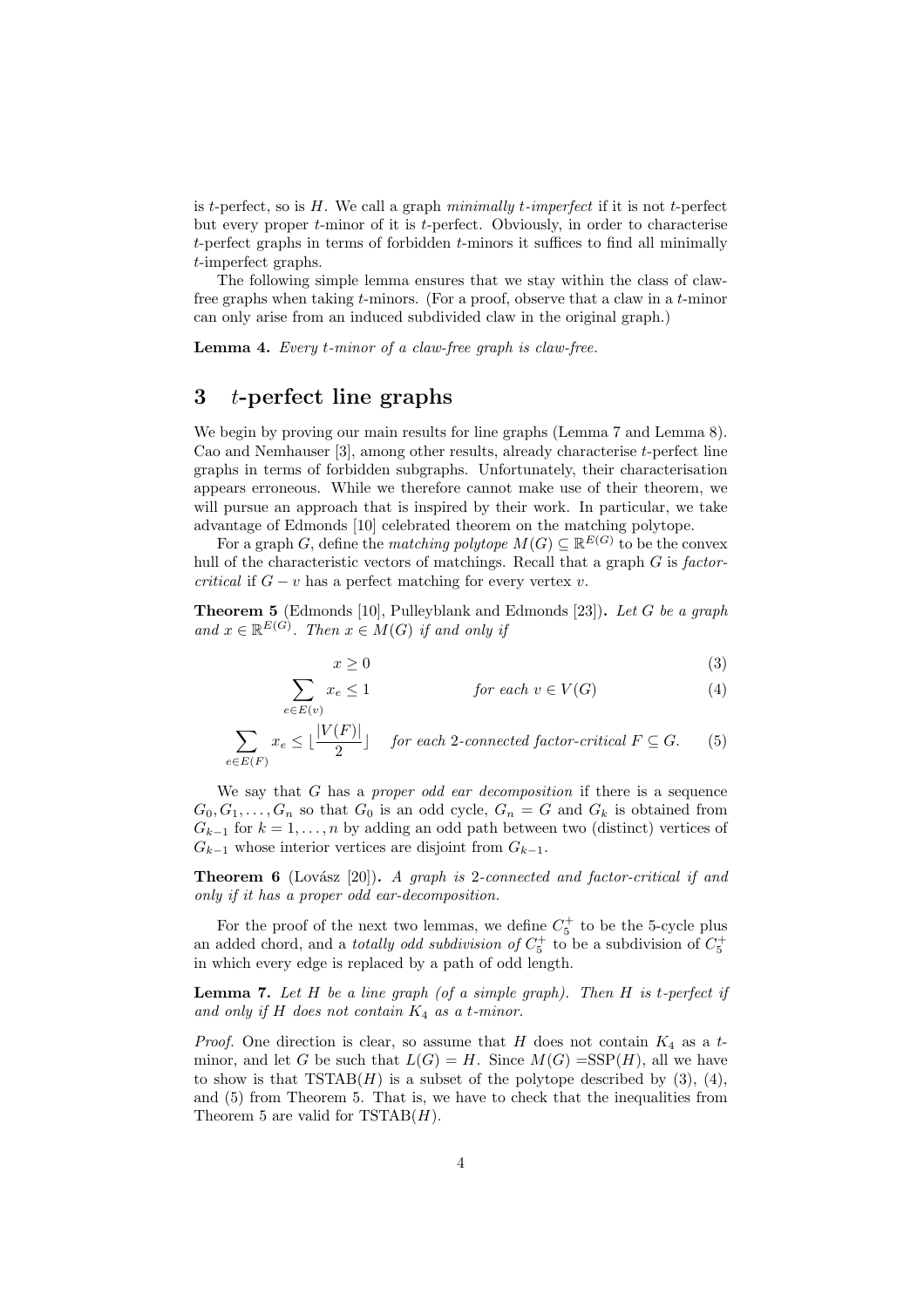Condition (3) is clear, and for (4), pick a (non-isolated) vertex  $v$  of  $G$ . If v has degree 2 then (4) follows from an edge inequality in H, and if  $d(v) = 3$ then  $(4)$  follows from an odd-cycle inequality for a triangle. This shows  $(4)$ , since clearly,  $\Delta(G) \leq 3$  as otherwise H contains  $K_4$  as a subgraph.

For  $(5)$ , suppose that G contains a 2-connected factor-critical subgraph  $F$ , which, by Theorem 6, has an odd ear-decomposition. So either  $F$  is an odd cycle, or F contains a totally odd subdivision X of  $C_5^+$ . But in the latter case,  $L(X)$  is an induced subgraph of H, from which we obtain a  $K_4$  as t-minor by performing t-contractions at vertices of degree 2, a contradiction.

Hence F is an odd cycle, and (5) follows from some odd-cycle inequality in  $H$ . Thus, we have shown that  $SSP(H)$  coincides with  $TSTAB(H)$ , as desired.  $\Box$ 

Let G be a claw-free graph with an edge-colouring, and let  $i, j$  be two colours. Denote the subgraph consisting of the edges coloured i or j together with their incident vertices by  $G_{i,j}$ . Note that the components of  $G_{i,j}$  are paths or cycles.

#### **Lemma 8.** Let H be a t-perfect line graph of a graph. Then  $\chi(H) < 3$ .

*Proof.* Let G be a graph such that  $H = L(G)$ . We do induction on  $|E(G)|$ . Pick an edge  $e = uv$ . Then clearly, we may apply the induction hypothesis to the t-perfect line graph  $L(G - e)$  to deduce that the edges of  $G - e$  can be coloured with three colours.

So, let c be a colouring of the edges of  $G-e$  with colours  $\{1,2,3\}$ . If there is a colour that is not used by the edges adjacent to  $e$ , then we can colour  $e$  with that colour and we are done. Thus, assume that all colours  $\{1, 2, 3\}$  are used by edges adjacent to e. Since H does not contain  $K_4$  as a subgraph we know that  $\Delta(G) \leq 3$ . We may therefore assume that u is incident with two edges  $f_1, f_2$ with  $c(f_i) = i$  and that v is incident either with one edge  $g_3$ , or with two edges  $g_1, g_3$ , so that  $c(g_i) = i$ . We suppose that  $E(G)$  cannot be coloured with three colours, which will lead to a contradiction.

Let P' be the component of  $G_{2,3}$  containing  $f_2$ . If  $g_3$  does not lie in P', then we can swap colours along  $P'$ , such that  $e$  is no longer incident with any edge coloured 2, a contradiction. Thus,  $g_3 \in E(P')$ , and the subpath  $P := uP'v$  has even length. Hence  $P + e$  is an odd cycle.

Next, let  $Q_1$  be the component of  $G_{1,3}$  containing  $f_1$ . In fact,  $Q_1$  is a path. Suppose  $Q_1$  meets P outside u, and let w be the first vertex after u in  $Q_1$  that also lies in P. Then the last edge of  $Q_1w$  is coloured 1, and  $Q_1w$  therefore of odd length. We see that  $(P+e) \cup Q_1w$  is a totally odd subdivision of  $C_5^+$ , which in  $H$  induces  $K_4$  as a t-minor, which is impossible as  $H$  is t-perfect. Therefore,  $V(Q_1 \cap P) = \{u\}.$ 

We swap colours along  $Q_1$  and denote the resulting colouring by  $c'$ . Note that  $c'(f_1) = 3$  and that P' is still coloured with  $\{2, 3\}$ . Now, if  $g_1$  does not exist, then we can colour  $e$  with 1. On the other hand, if  $g_1$  exists, then in the same way as before for  $Q_1$ , we deduce that the component  $Q_2$  of  $G_{1,2}$  (with respect to  $c'$ ) containing  $g_1$  meets P only in v. In particular, by recolouring along  $Q_2$  we obtain a colouring of  $E(G - e)$  where no edge incident with e is coloured with 1, yielding a 3-edge-colouring of G.  $\Box$ 

The proof of the lemma can easily be turned into an algorithm with running time  $O(n^3)$ , where *n* is the number of vertices. (We are cheating here a bit. The proof supposes that we know the graph  $G$  of which  $H$  is the line graph. However, with minor complications, the same induction can be performed directly in  $H$ .)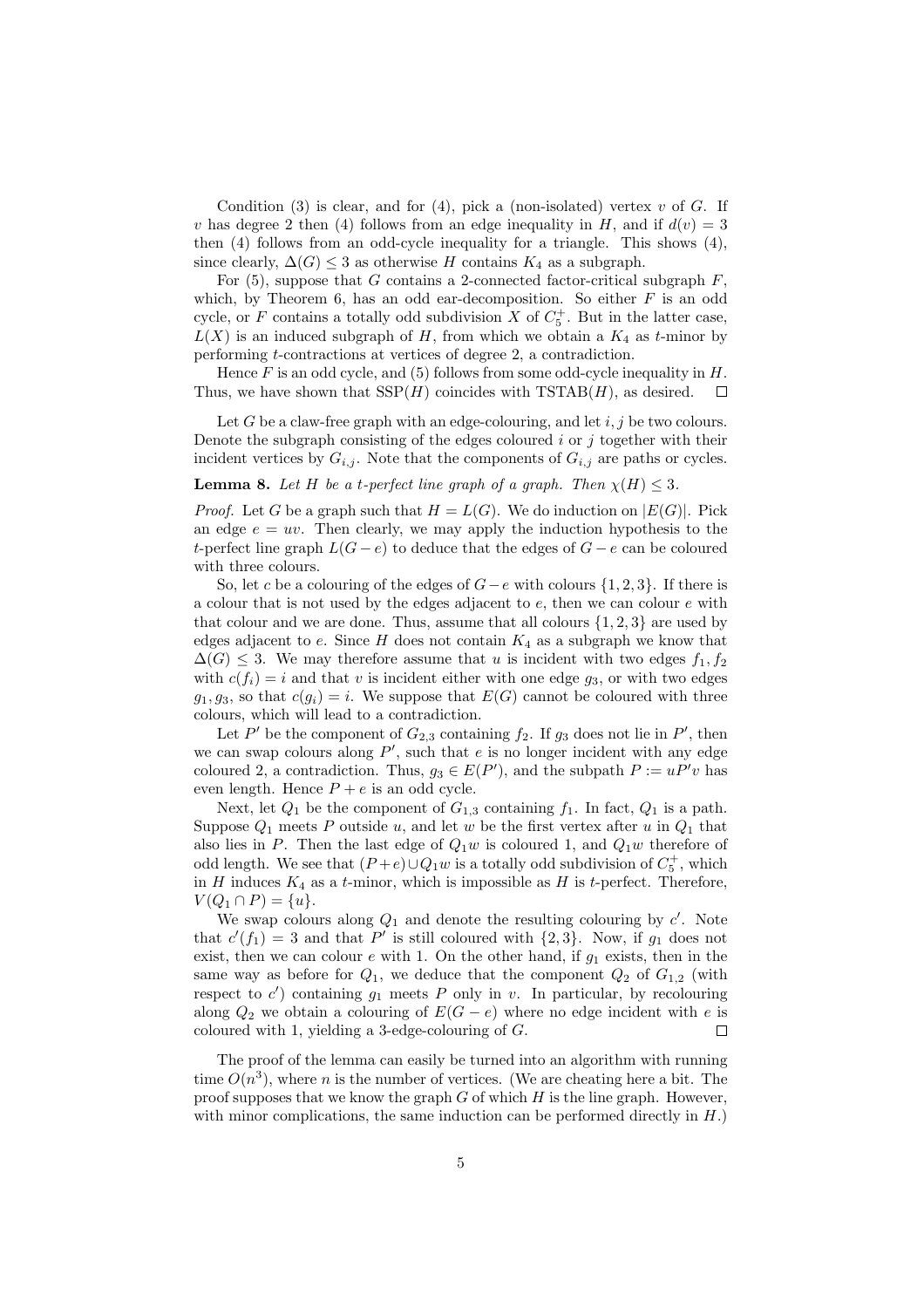Corollary 9. A t-perfect line graph can be coloured with three colours in polynomial time.

# 4 Squares of cycles

As a preparation for our main lemma we show in this section that most squares of cycles are  $t$ -imperfect. In fact, the only  $t$ -perfect squares of cycles are  $C_3^2$ , which is a triangle, and  $C_6^2$ , the line graph of  $K_4$ .

Recall that  $C_n^2$  denotes the square of a cycle of order n. We shall always assume that  $V(C_n^2) = \{v_1, \ldots, v_n\}$  where the vertices are labelled in cyclic order.

**Lemma 10.** Let  $n \geq 4$ , and let  $n \notin \{6, 7, 10\}$ . Then  $K_4$  is a t-minor of  $C_n^2$ . Moreover, for  $n \geq 8$  the K<sub>4</sub>-t-minor is already contained in  $C_n^2 - v_5$ .

*Proof.* Since  $C_4^2 = K_4$  we only need to concern ourselves with  $C_n^2$  for  $n \geq 5$ . Depending on  $n \mod 4$  we perform vertex-deletions and then  $t$ -contractions as



Figure 2:  $K_4$ -t-minors in  $C_n^2$  depending on n mod 4.

indicated in Figure 2 until the only vertices left are  $v_1, \ldots, v_4$ . In particular, we delete the grey vertices in the initial segment (marked by a dashed box). Outside this segment we delete every other vertex until we reach the first vertex  $v_1$  again. Finally, we contract the odd path between  $v_4$  and  $v_1$  to a single edge.

The length of the initial segment poses a constraint on the minimal size of the graph. For  $n \equiv 0 \pmod{4}$  the construction is possible for  $n \geq 8$ , for  $n \equiv 1$  we need  $n > 5$ , for  $n \equiv 2$  we need  $n > 14$ , and  $n > 11$  is necessary for  $n \equiv 3$ . So the only cases we have not dealt with are  $n = 6, 7, 10$ , which are precisely the exceptions. The second part of the assertion follows directly from the construction of the subdivision of  $K_4$ .  $\Box$ 

**Lemma 11.** No square of a cycle of length at least  $7$  is t-perfect.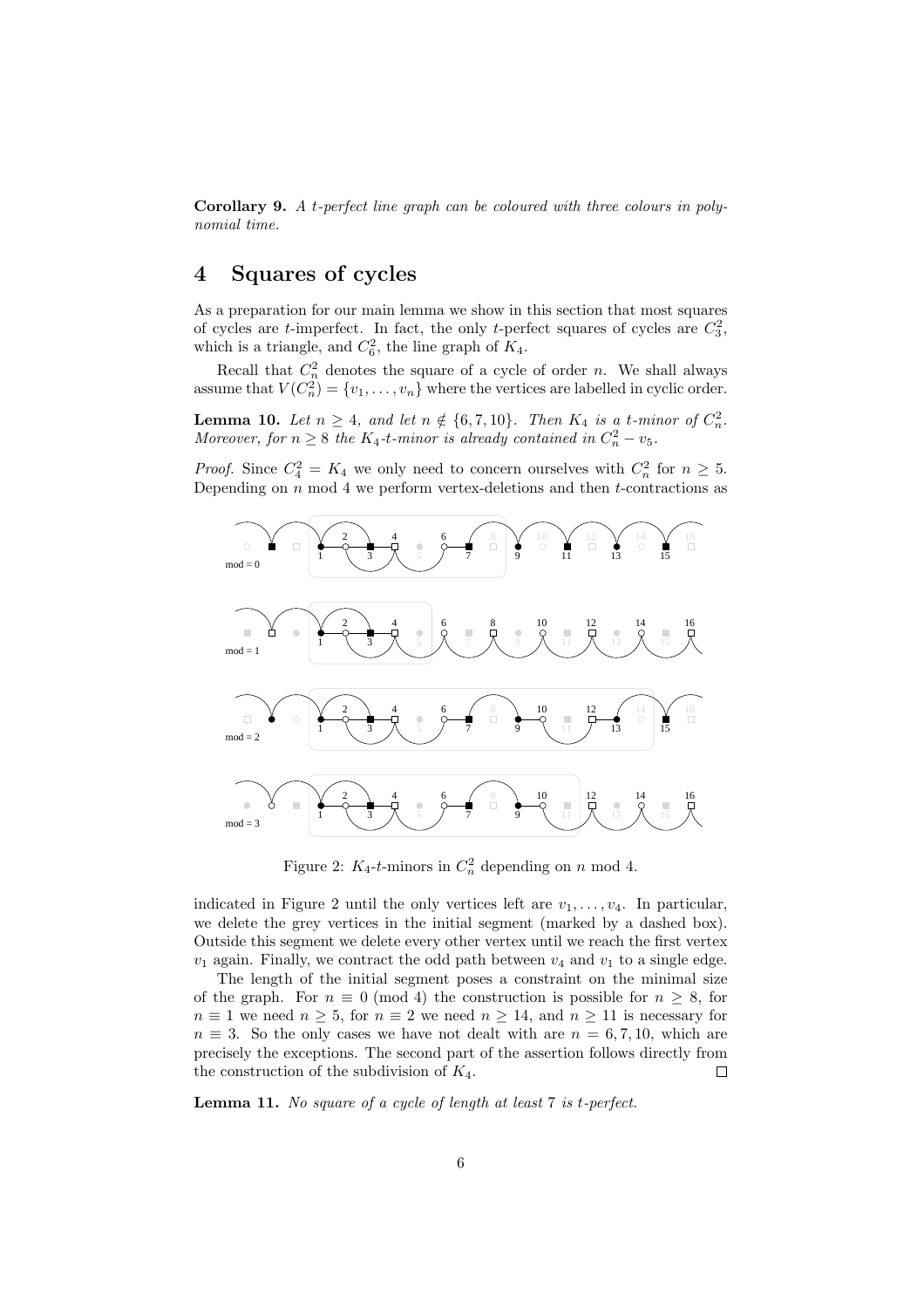*Proof.* By Lemma 10, we only need to check  $C_7^2$  and  $C_{10}^2$ . However, neither  $C_7^2$ nor  $C_{10}^2$  is t-perfect. Indeed, the vector  $x \in \mathbb{R}^{V(C_7^2)}$  defined by  $x_v = 1/3$  for each  $v \in V(C_7^2)$  clearly lies in TSTAB $(C_7^2)$  but not in SSP $(C_7^2)$  as  $\mathbf{1}^T x = 7/3 > 0$  $2 = \alpha(C_7^2)$ . We get a similar contradiction by assigning a value of 1/3 to every vertex in  $C_{10}^2$ .  $\Box$ 

#### 5 The main lemma

Before we prove our main lemma, which will play an essential part in the proof of both Theorem 2 and Theorem 3, we quickly note two facts.

**Lemma 12.** Let G be a claw-free graph. If  $\Delta(G) \geq 5$  then G contains  $K_4$  or W<sup>5</sup> as an induced subgraph.

*Proof.* Consider a vertex  $v$  of  $G$ . If  $v$  has at least six neighbours, then, by Ramsey theory,  $N(v)$  contains a triangle or three independent vertices. The former leads to a  $K_4$ , and the latter to a claw, which is impossible. If  $|N(v)| = 5$ then  $G[v \cup N(v)]$  is a 5-wheel, or contains a  $K_4$ , since the 5-cycle is the only triangle-free graph on five vertices with  $\alpha \leq 2$ . Г

We call a triangle T odd if there is a vertex v outside T that is adjacent to an odd number of the vertices in  $T$ . We need the following theorem.

**Theorem 13** (Harary [19, Theorem 8.4]). Let G be a claw-free graph. Then  $G$ is a line graph if and only if every pair of odd triangles that shares exactly one edge induces a K4.

Let us now state the main lemma. It shows that the structure of a claw-free t-perfect graph is rather restricted, provided the graph is 3-connected.

**Lemma 14** (Main lemma). Let G be a 3-connected claw-free graph with  $\Delta(G) \leq$ 4. If G does not contain  $K_4$  as t-minor then one of the following statements holds true:

- (i) G is a line graph;
- (ii)  $G \in \{C_6^2 v_1v_6, C_7^2 v_7, C_{10}^2 v_{10}, C_7^2, C_{10}^2\}.$

Proof. We shall repeatedly make use of the following argument. Assume that in the neighbourhood of a vertex u we find a path  $xyz$ , and assume that u has a fourth neighbour  $v \notin \{x, y, z\}$ . As  $K_4$  is not a subgraph of G we know that  $xz \notin E(G)$ . Then, because G is claw-free, v has to be adjacent to x or to z or to both.

First of all, we shall show that

$$
P_6^2 \text{ is a subgraph of } G. \tag{6}
$$

Recall that  $P_k$  denotes a path on k vertices.

Indeed, as we may assume that  $G$  is not a line graph, there exist by Theorem 13 two odd triangles that share exactly one edge, say  $u_1u_2u_3$  and  $u_2u_3u_4$ . As G is 3-connected,  $\{u_1, u_4\}$  does not separate G, and thus one of  $u_2$  and  $u_3$  has a neighbour  $u_5 \notin \{u_1, u_2, u_3, u_4\}$ . By symmetry, we may assume that  $u_3u_5 \in E(G)$  and by the argument outlined at the beginning of this proof, we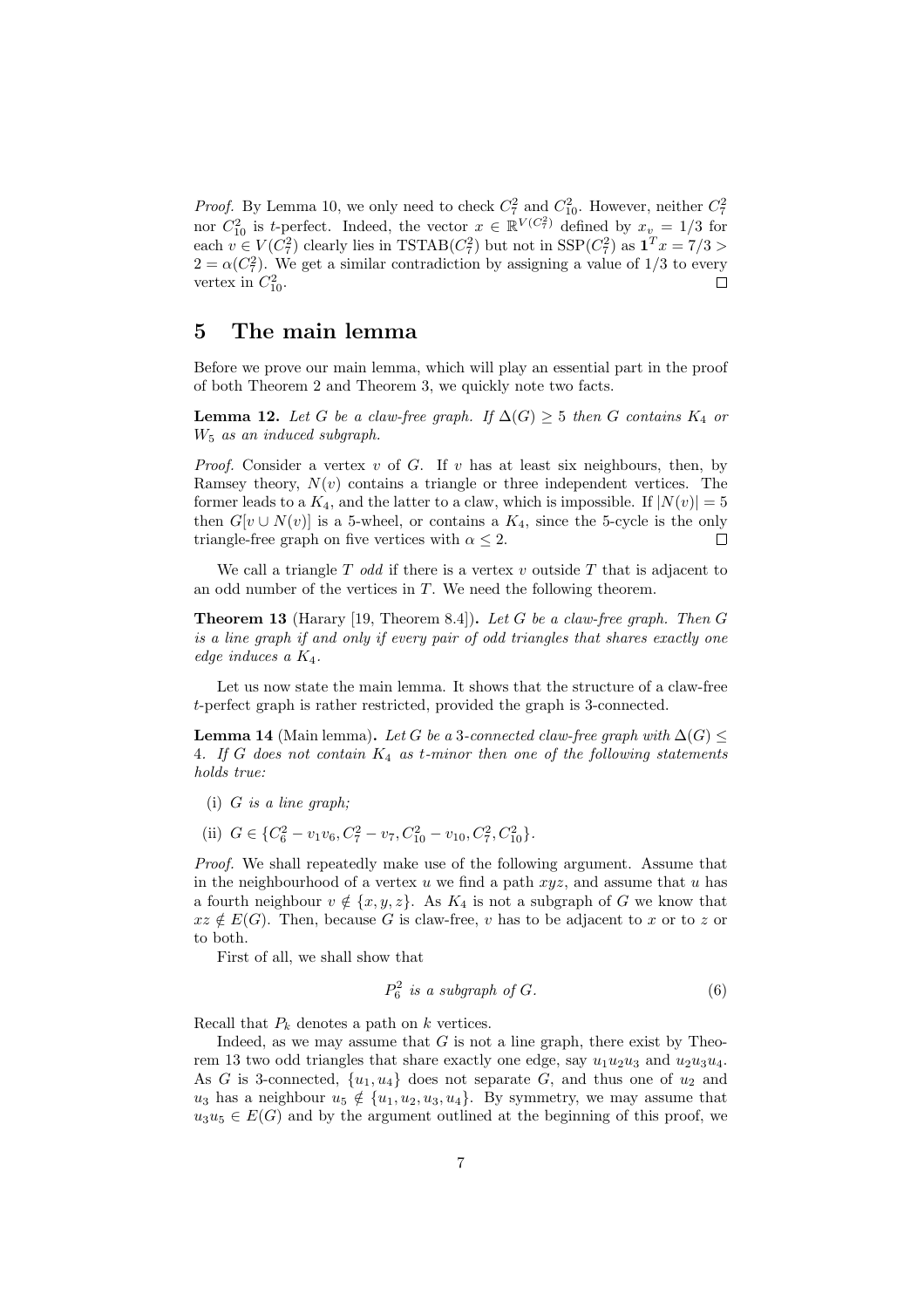deduce from  $u_1u_2u_4 \nsubseteq G[N(u_3)]$  that  $u_5$  is adjacent to  $u_1$  or to  $u_4$  (or to both). Symmetry, again, allows us to assume that  $u_5$  is adjacent to  $u_4$ .

As  $K_4$  is not a subgraph of  $G$ ,  $u_1$  and  $u_5$  each send exactly two edges to the triangle  $u_2u_3u_4$ . That triangle, however, is odd. Thus there exists a vertex  $u_6 \notin \{u_1, \ldots, u_5\}$  that is adjacent to an odd number of vertices of the triangle. Since  $u_3$  has four neighbours already among the  $u_i$ , it follows that  $u_6$  is either adjacent to  $u_2$  or to  $u_4$ . By forgetting that  $u_1u_2u_3$  is odd, we obtain again a symmetric graph on  $u_1, \ldots, u_5$ , which means that we may, without loss of generality, assume that  $u_6u_4 \in E(G)$ , and that  $u_6u_2 \notin E(G)$ . The path  $u_2u_3u_5$ that is contained in the neighbourhood of  $u_4$  together with  $u_6u_2 \notin E(G)$  ensures that  $u_6$  is adjacent to  $u_5$ . This proves (6).

Next, we prove that

if 
$$
k \geq 6
$$
 so that  $P_k^2 \subseteq G$ , then either  $P_{k+1}^2 \subseteq G$  as well, or  
 $V(G) = V(P_k)$ . (7)

Assume that G has a vertex outside  $P_k = v_1 \dots v_k$ . Because G is 3-connected and  $\Delta(G) \leq 4$ , one of  $v_2$  and  $v_{k-1}$ , let us say the latter, has a neighbour  $v_{k+1} \notin$  $V(P_k)$ ; if not then  $v_1$  and  $v_k$  would separate  $V(P_k)$  from the rest of the graph. From the fact that the path  $v_{k-3}v_{k-2}v_k$  is contained in the neighbourhood of  $v_{k-1}$  we deduce that  $v_{k+1}$  is adjacent to  $v_{k-3}$  or to  $v_k$ . However,  $v_{k-3}$  is already adjacent to four vertices, namely to  $v_{k-5}$ ,  $v_{k-4}$ ,  $v_{k-2}$ ,  $v_{k-1}$  (recall that  $k \ge 6$ ). Thus,  $\Delta(G) \leq 4$  implies that  $v_{k+1}$  is in fact adjacent to  $v_k$ . Thus  $P_{k+1}^2 \subseteq G$ and we have proved (7).

Now, by repeated application of (7) we arrive at a path  $P_n = v_1 \dots v_n$ , for some  $n = |V(G)| \geq 6$ , whose square is a subgraph of G. Observe that in the square of  $P_n$  every vertex has degree 4, except  $v_2$  and  $v_{n-1}$ , which have degree 3, and except  $v_1$  and  $v_n$ , which have degree 2. Since  $\Delta(G) \leq 4$ , the square of  $P_n$ and G may only differ in the presence or absence of the edges  $v_1v_{n-1}$ ,  $v_1v_n$ ,  $v_2v_{n-1}$  and  $v_2v_n$  in G. As G is 3-connected, each of  $v_1$  and  $v_n$  is incident with at least one of these edges.

First, assume that  $v_1v_n \notin E(G)$ , which immediately entails that  $v_1v_{n-1} \in$  $E(G)$  and  $v_2v_n \in E(G)$ , and hence, as  $\Delta(G) \leq 4$ , that  $v_2v_{n-1} \notin E(G)$ . Since  $v_1v_3v_4$  is a path in the neighbourhood of  $v_2$ , the fourth neighbour  $v_n$  of  $v_2$ must be adjacent to  $v_4$ . This is only possible if  $n = 6$ , and we find that then  $G = C_6^2 - v_1 v_6$ , which is as desired.

So, from now on, let us assume that

$$
v_1v_n \in E(G). \tag{8}
$$

Next, suppose that  $v_2v_{n-1}$  is an edge of G. Then  $n > 6$  as otherwise  $v_2, v_3, v_4, v_5 = v_{n-1}$  span a  $K_4$ . On the other hand, we find the path  $v_{n-3}v_{n-2}v_n$ in the neighbourhood of  $v_{n-1}$ , which implies that  $v_2$  is adjacent to  $v_{n-3}$  or to  $v_n$ . Since  $v_2$  already has already four neighbours, namely  $v_1, v_3, v_4$  and  $v_{n-1}$ , and since  $n > 6$  it follows that  $v_{n-3} = v_4$  and  $n = 7$ .

Consequently, G is isomorphic to  $\tilde{C}_7^2$ , which we define as the square of  $P_7$ plus the edges  $v_1v_7$  and  $v_2v_6$ . However, Figure 3 A shows that  $\tilde{C}_7^2$  contains  $K_4$ as a t-minor, a contradiction. (Alternatively, we might have argued that  $\tilde{C}_7^2$  is the line graph of the graph obtained from  $K_4$  by subdividing one edge.)

Thus,

$$
v_2v_{n-1} \notin E(G). \tag{9}
$$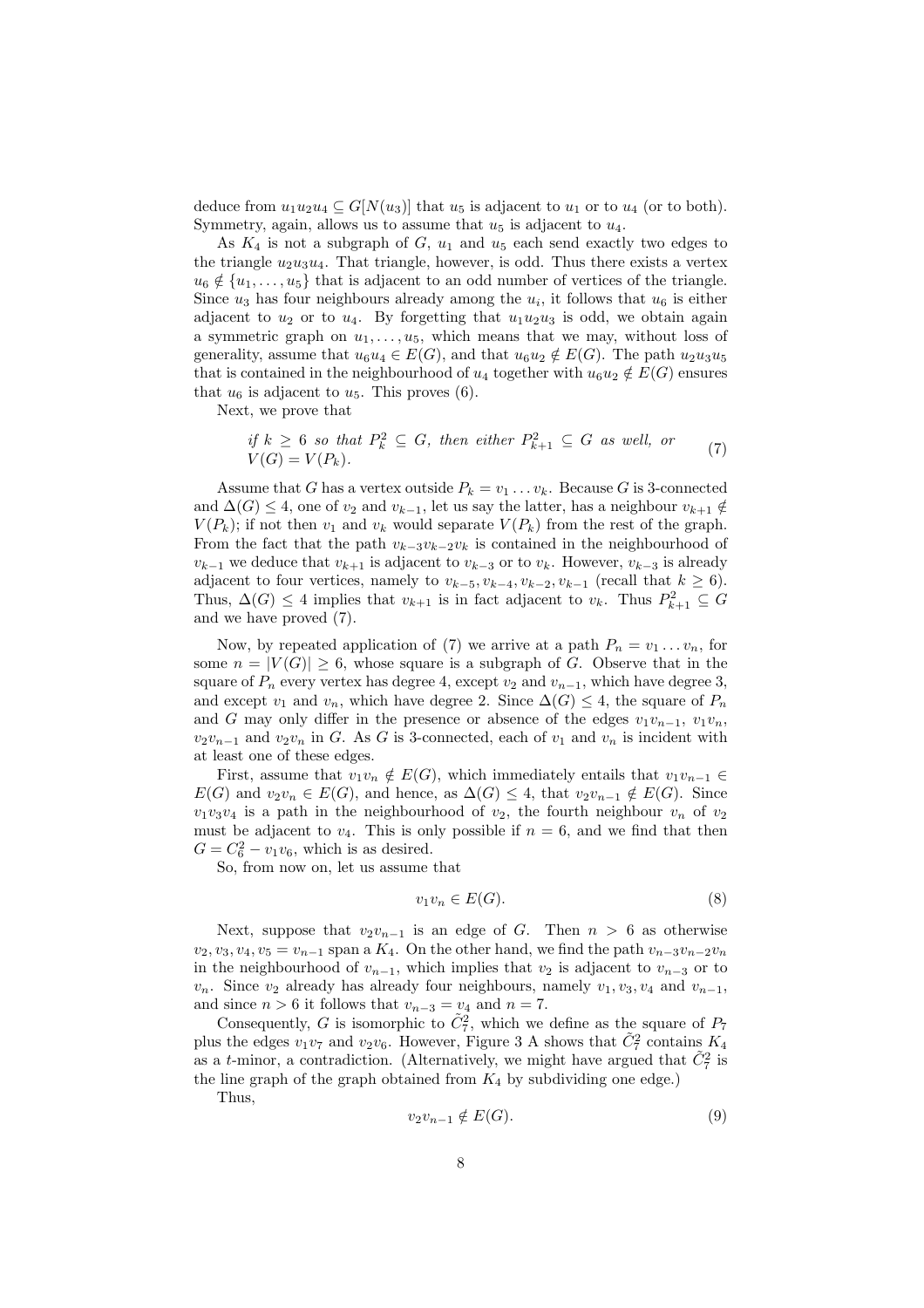So, by (8) and (9), G is isomorphic to one of the following graphs:  $G = C_n^2$ ,  $C_n^2 - v_1v_{n-1}$ , and  $C_n^2 - v_1v_{n-1} - v_2v_n$ . Let us check these cases seperately.

First, assume  $G = C_n^2$ . Since  $C_6^2 = L(K_4)$  and since by Lemma 10, for  $n \ge 7$ every  $C_n^2$  except  $C_7^2$  and  $C_{10}^2$  contains  $K_4$  as a t-minor, we find that  $G = C_7^2$  or  $G = C_{10}^2$ , which are two of the allowed outcomes of Lemma 14.

Next, assume that  $G = C_n^2 - v_1v_{n-1}$ . Observe that  $(C_n^2 - v_1v_{n-1}) - v_1$  is isomorphic to  $C_n^2 - v_5$ . Hence, unless  $n \in \{6, 7, 10\}$ , Lemma 10 asserts that G contains  $K_4$  as a t-minor. For  $n = 7$  and  $n = 10$ , Figure 3 B and C indicate  $K_4$ -t-minors of G. So,  $n = 6$ , that is,  $G = C_6^2 - v_1v_5$  which is isomorphic to  $C_6^2 - v_1v_6$ , and thus one of the allowed outcomes of the lemma.



Figure 3:  $K_4$  as a *t*-minor of  $\tilde{C}_7^2$ ,  $C_7^2 - v_1v_6$ ,  $C_{10}^2 - v_1v_9$ .

Finally, we treat the case when  $G = C_n^2 - v_1v_{n-1} - v_2v_n$ . Observe that then G is isomorphic to  $C_{n+1}^2 - v_{n+1}$ , and thus we may employ Lemma 10 again to deduce that  $n + 1 \in \{6, 7, 10\}$ . Of these cases,  $n + 1 = 6$  is impossible as  $n \ge 6$ by (6). Therefore, either  $G = C_7^2 - v_7$  or  $G = C_{10}^2 - v_{10}$ , which is as desired.

## 6 Colouring claw-free  $t$ -perfect graphs

We now prove the first of our two main results, which we restate.

Theorem 2. Every claw-free t-perfect graph is 3-colourable.

*Proof.* Let  $G$  be claw-free and  $t$ -perfect. As every colouring of all the blocks yields a colouring of  $G$ , we may assume that  $G$  is 2-connected. We proceed by induction on  $|V(G)|$ .

Observe that we can 3-colour  $G$  if  $G$  is 3-connected. Indeed, by Lemma 12, we can then apply Lemma 14, which implies that either  $G$  is a line graph, or  $G \in \{C_7^2, C_{10}^2\}$  or G is a subgraph of  $C_6^2$  (recall that  $C_7^2 - v_5$  is isomorphic to  $C_6^2 - v_1v_5 - v_2v_6$ , or  $G = C_{10}^2 - v_{10}$ . But  $G \in \{C_7^2, C_{10}^2\}$  is impossible, by Lemma 11. If  $G$  is a line graph then it it follows from Lemma 8 that  $G$  is 3-colourable. Finally,  $C_6^2$  as well as  $C_{10}^2 - v_{10}$  are easily seen to be 3-colourable.

If G has at most three vertices, we clearly have  $\chi(G) \leq 3$ , too. So, let us assume now that G is not 3-connected and has at least four vertices. Then there are distinct vertices  $u, v$ , and induced proper subgraphs  $L$  and  $R$  of  $G$ so that  $V(L) \cap V(R) = \{u, v\}$  and  $L \cup R = G$ . As  $|V(L)| < |V(G)|$  there is, by induction, a 3-colouring  $c<sub>L</sub>$  of L. Permuting colours, if necessary, we may assume that  $c_L(u) = 1$  and  $c_L(v) \in \{1, 2\}.$ 

Define  $\tilde{R}$  to be the graph we obtain from R by identifying u and v. Observe that at least one of  $\tilde{R}$  and  $R + uv$  is a proper t-minor of G, and thus has a 3-colouring by induction. This colouring can be extended to a 3-colouring  $c_R$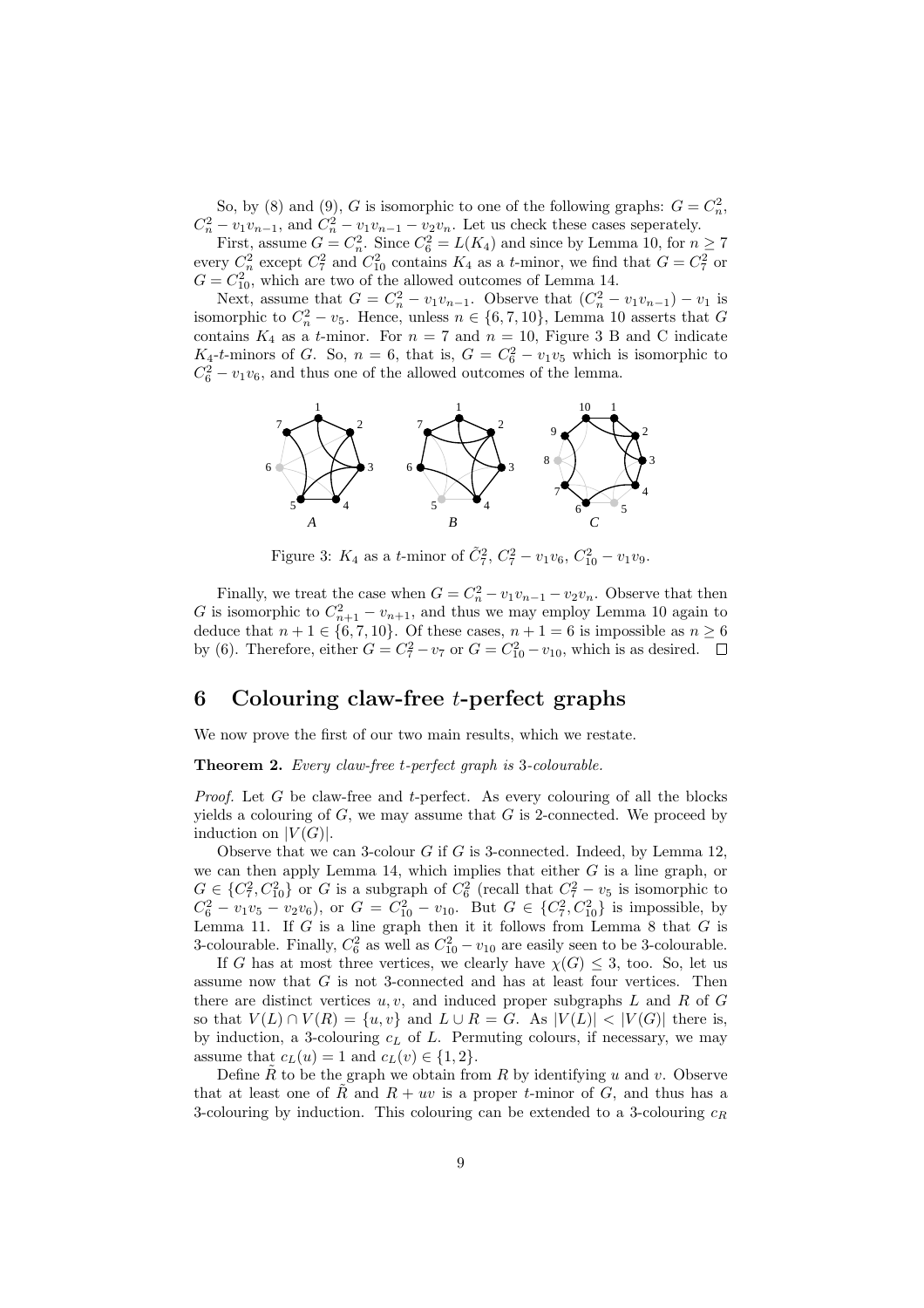of R (with  $c_R(u) = c_R(v)$ , or with  $c_R(u) \neq c_R(v)$ , depending on the t-minor we found). Now, we can combine  $c<sub>L</sub>$  and  $c<sub>R</sub>$ , if necessary swapping colours on one side, to a 3-colouring of  $G$ . The only two situations where this is not possible is when  $c_L(v) = 1$  and  $\tilde{R}$  is not a t-minor of G, or when  $c_L(v) = 2$  and  $R + uv$ is not a  $t$ -minor of  $G$ .

In the former case, this means that there is no induced even  $u-v$  path in L. In particular, the Kempe-chain K at u in colours 1, 2 does not contain v. We can thus recolour along K to obtain a colouring  $c'_{L}$  of L with  $c'_{L}(u) \neq c'_{L}(v)$  that combines with  $c_R$  to a 3-colouring of G. In the latter case, i.e. when  $c_L(v) = 2$ and  $R + uv$  is not a t-minor of G, we proceed similarly, recolouring along a Kempe-chain at u to obtain a colouring  $c'_{L}$  with  $c'_{L}(u) = c'_{L}(v)$  that combines with  $c_R$  to a 3-colouring of  $G$  $\Box$ 

Corollary 15. Every claw-free t-perfect graph on n vertices can be coloured with three colours in polynomial time in n.

Proof. Let us sketch how the proof of Theorem 2 can be turned into an algorithm. First observe that, by Lemma 12, Lemma 14 and Corollary 9 we can 3-colour any 3-connected claw-free t-perfect graph in polynomial time.

Now, starting with  $L^0 := G$  we construct a sequence of graphs  $L^i$  and  $R^i$ . Indeed, if  $L^{i-1}$  fails to be 3-connected and has at least four vertices, we split  $L^{i-1}$  into two proper induced subgraphs  $L^i$  and  $R^i$  as in the proof above (with  $L^{i-1}$  in the role of G). Among all choices for  $L_i$  and  $R_i$ , we choose  $R^i$  so that  $|V(R^i)|$  is minimal. (This can be accomplished by considering all of the  $O(n^2)$ ) vertex sets of cardinality at most 2.)

We recursively compute a 3-colouring  $c_{L}$  of  $L^i$  and in order to check which of the graphs  $R^i+uv$  and  $\tilde{R}^i$  is a t-minor of  $\tilde{G}$ , we pick an induced  $u\text{-}v$  path  $P^i$  in  $L^i$  (for instance a shortest path). As we chose  $R_i$  minimal, the t-minor  $R^i + uv$ , respectively  $\tilde{R}^i$ , is 3-connected. Hence, we can compute its 3-colouring directly with the help of Lemma 14 and Corollary 9. If necessary, we then recolour  $L_i$ along a Kempe-chain at u. Since  $L^{i-1} - L^i \neq \emptyset$ , the procedure stops after at most  $n$  steps. П

Let us now turn for a moment to  $h$ -perfect graphs, to which our result on colourings easily carries over. Sbihi and Uhry [24] introduced h-perfect graphs as a common generalisation of perfect and t-perfect graphs. For the definition of h-perfect graphs we use the same inequalities as for t-perfect graphs, only that the edge inequalities are replaced with clique inequalities. So, a graph is called  $h$ -perfect if the SSP is determined by

> $x \geq 0$  $x(K) \leq 1$  for every clique K  $x(C) \leq ||V(C)||/2$  for every induced odd cycle C

The proof of the following corollary is due to Seb<sup>o</sup> [22]. As it has not been published but contains a nice and useful technique we present it here.

**Corollary 16.** Let  $G$  be a claw-free h-perfect graph. Then

- (i)  $\chi(G) = [\chi^*(G)]$ ; and
- (ii)  $\chi(G) = \omega(G)$  if  $\omega(G) > 3$ .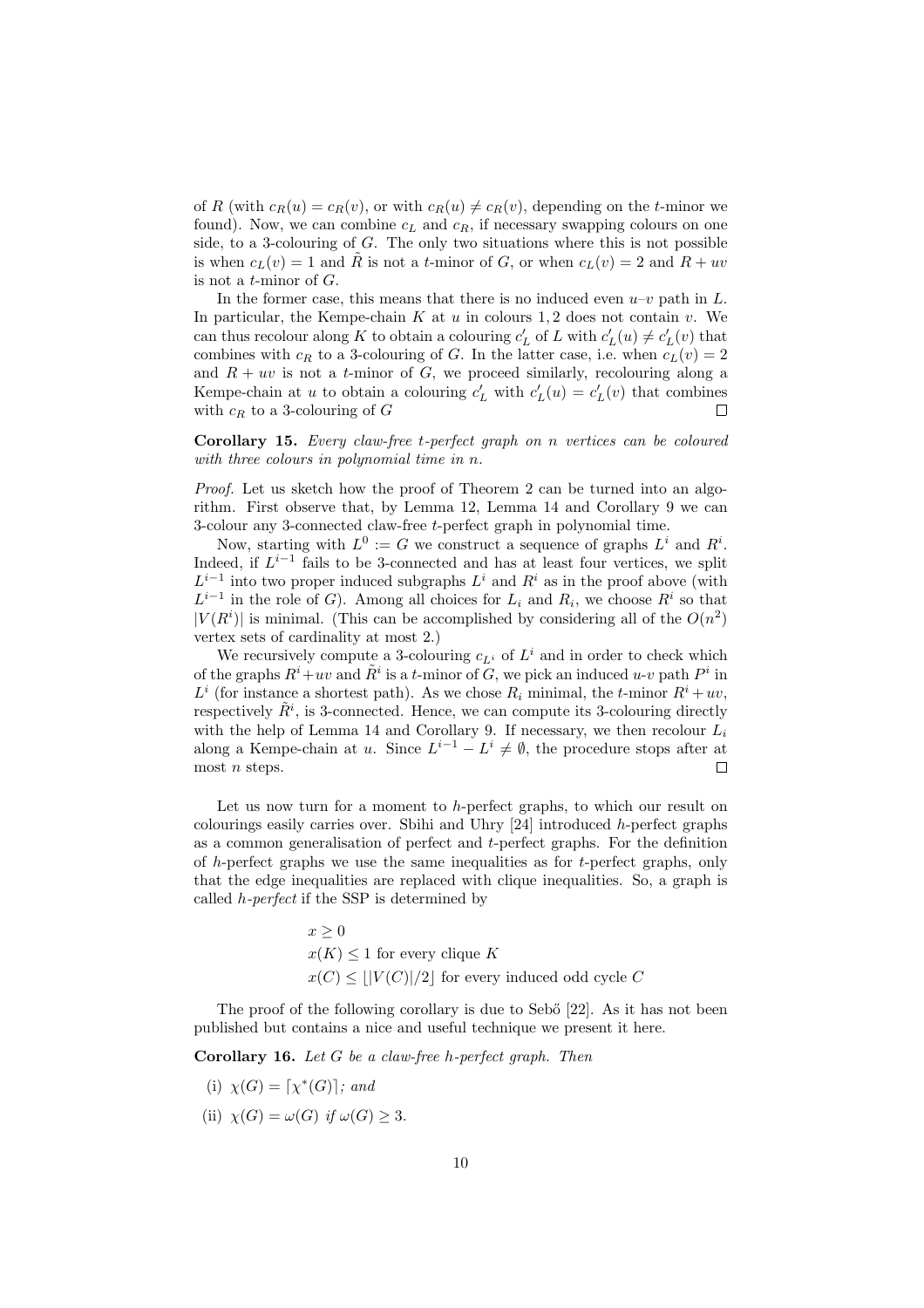Here,  $\chi^*$  denotes the fractional chromatic number. More formally, if S denotes the set of all stable sets:

$$
\chi^*(G) = \min \mathbf{1}^T y, \ y \in \mathbb{R}^S
$$
\nsubject to 
$$
y \ge 0 \quad \text{and} \sum_{S \in \mathcal{S}, \ v \in S} y_S \ge 1 \text{ for all } v \in V \tag{10}
$$

Proof of Corollary 16. Define the polytope

$$
P = \{x \in \mathbb{R}^V : x(S) \le 1 \text{ for each stable set } S, x \ge 0\}.
$$

Observe that  $\max_{x \in P} \mathbf{1}^T x$  is the dual program of (10), so that we get  $\chi^*(G)$  =  $\max_{x \in P} \mathbf{1}^T x$ . Moreover, it is not hard to check that the anti-blocking polytope of P coincides with  $SSP(G)$ . As G is h-perfect, Theorem 2.1 in Fulkerson [14] (see also [13]) yields therefore that every vertex  $\neq 0$  of P is either the characteristic vector  $\chi_K$  of a clique K of G or the vertex is of the form  $\frac{2}{|C|-1}\chi_C$  for an odd cycle C.

First, assume that  $\omega(G) \geq 3$ . We show that

there is a stable set S which intersects every clique of size  $\omega(G)$ . (11)

Since  $\omega(G) \geq 3 > \mathbf{1}^T(\frac{2}{|C|-1}\chi_C)$  for every odd cycle C of length  $\geq 5$ , we see that  $\max_{x \in P} \mathbf{1}^T x = \omega(G)$  is attained in every clique of size  $\omega(G)$ . Consider an optimal solution y of (10) and a clique K of size  $\omega(G)$ . Then

$$
\omega(G) = \mathbf{1}^T \chi_K \le \sum_S y_S \chi_S^T \chi_K = \sum_S y_S |S \cap K| \le \sum_S y_S = \omega(G).
$$

Thus, each stable set S with  $y_S > 0$  must meet each such clique K, which proves (11).

Next, we find with (11) stable sets  $S_1, \ldots, S_k$  where  $k = \omega(G) - 3$  such that  $G' := G - S_1 - \ldots - S_k$  has no clique of size 4. Thus, G' is t-perfect and therefore, by Theorem 2, colourable with three stable sets,  $S_{k+1}, S_{k+2}, S_{k+3}$  say. Now, we can colour G with  $S_1, \ldots, S_{\omega(G)}$ . This proves assertion (ii), and (i), too, for  $\omega(G) \geq 3$  as  $\omega(G)$  is a lower bound for  $\chi^*(G)$ .

Finally, assume  $\omega(G) < 3$ . If G is not bipartite, in which case we are done, then  $\chi^*(G) = \max_{x \in P} \mathbf{1}^T x$  is attained in  $\frac{2}{|C|-1} \chi_C$  for some odd cycle C. Thus,  $\chi^*(G) > 2$ . On the other hand, G is t-perfect, and we can consequently, by Theorem 2, colour it with three colours.  $\Box$ 

We remark that Sebő developed the arguments above to show that Conjecture 1 on the 4-colourability of t-perfect graphs is implied by the following claim.

Conjecture 17 (Sebő [22]). Every triangle-free t-perfect graph is 3-colourable.

## 7 Characterising claw-free t-perfect graphs

Lemma 14 together with Lemma 7 provides already a full characterisation of claw-free t-perfect graphs if, in addition, the graph is 3-connected. The task of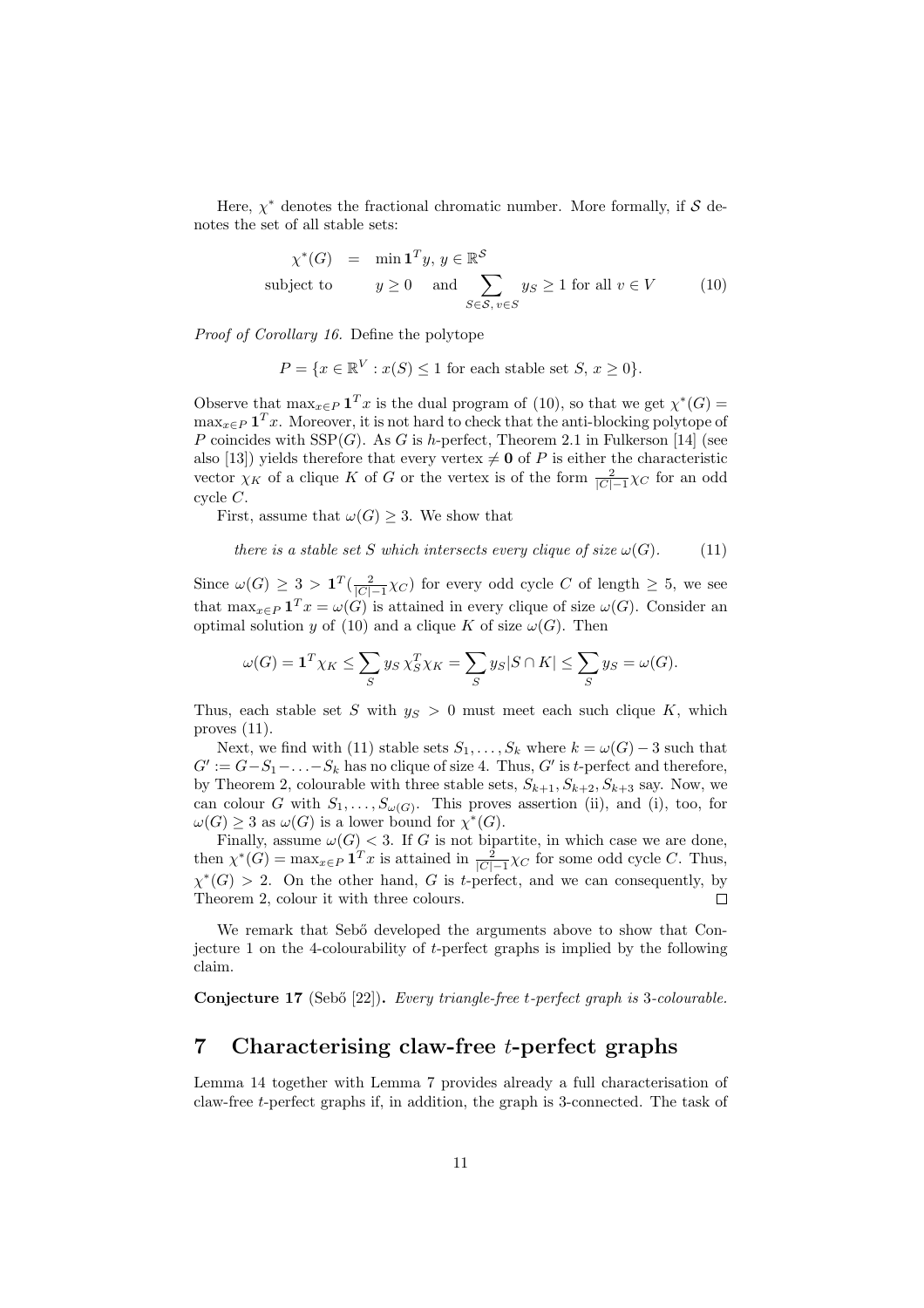the next few lemmas is to show that minimally t-imperfect claw-free graphs are, in fact, 3-connected.

The first of these lemmas is quite similar to Lemma 12 in Gerards and Shepherd [18]. As that lemma, however, is assembled from results of various authors, its proof is not easily verified. We therefore give a direct proof that draws on only two fairly simple facts.

**Lemma 18.** Let G be a minimally t-imperfect graph, and assume  $u, v \in V(G)$ to separate G. Then  $G - \{u, v\}$  has exactly two components, one of which is a (possibly trivial) path. Moreover,  $uv \notin E(G)$ .

*Proof.* Let  $G = G_1 \cup G_2$  so that  $\{u, v\}$  separates  $G_1 - \{u, v\}$  from  $G_2 - \{u, v\}$ . Suppose that neither of  $G_1$  and  $G_2$  is a path. Let z be a non-integral vertex of  $TSTAB(G)$ , denote by  $\mathcal I$  the set of those non-negativity, edge and odd-cycle inequalities that are satisfied with equality by z. We define  $z^1$  resp.  $z^2$  to be the restriction of z to  $G_1$  resp.  $G_2$ .

As in the proof of Theorem 1 in Gerards and Shepherd [18] we can deduce that

$$
0 < z_w < 1 \text{ for all } w \in V(G) \tag{12}
$$

and

every odd cycle whose inequality is in  $\mathcal I$  fails to separate  $G.$  (13)

The last fact implies, in particular, that each odd cycle in  $\mathcal I$  lies either completely in  $G_1$  or in  $G_2$  (recall that neither of  $G_1$  and  $G_2$  is a path). Thus, we can partition I in  $(\mathcal{I}_1, \mathcal{I}_2)$  so that  $\mathcal{I}_k$  pertains only to  $G_k$ . Now, if there is a  $j \in \{1, 2\}$ so that  $\dim \mathcal{I}_j = |V(G_j)|$  then  $z^j$  is a vertex of  $TSTAB(G_j) = SSP(G_j)$ . Since  $z^j$  is non-integral we obtain a contradiction.

Therefore, we have dim  $\mathcal{I}_k = |V(G_k)| - 1$  for  $k = 1, 2$ , which means that  $\mathcal{I}_k$ describes an edge of  $TSTAB(G_k)$ . Denote the endvertices of this edge by  $s^k$  and  $t^k$ , i.e.  $z^k = \lambda_k s^k + (1 - \lambda_k)t^k$  for some  $0 \leq \lambda_k \leq 1$ . As  $TSTAB(G_k) = SSP(G_k)$ by assumption, it follows that  $s^k$  is the characteristic vector of a stable set  $S_k$ of  $G_k$ ; the same holds for  $t^k$  and a stable set  $T_k$ .

By (12),  $z_u^1 = z_u^2 > 0$  and thus for each  $k = 1, 2$  one of  $S_k$  and  $T_k$  needs to contain u. By renaming if necessary we may assume that  $u \in S_1$  and  $u \in S_2$ . Then  $u \notin T_k$  for  $k = 1, 2$  as otherwise we obtain  $z_u^k = \lambda_k + (1 - \lambda_k) = 1$  in contradiction to (12). This implies that

$$
\lambda_1 = z_u^1 = z_u = z_u^2 = \lambda_2. \tag{14}
$$

If  $S_1 \cap \{v\} = S_2 \cap \{v\}$  then also  $T_1 \cap \{v\} = T_2 \cap \{v\}$  as (12) implies as above that  $v \in S_k$  if and only if  $v \notin T_k$ . In this case,  $S := S_1 \cup S_2$  and  $T := T_1 \cup T_2$ are stable sets of G and we obtain  $z = \lambda_1 \chi_S + (1 - \lambda_1) \chi_T$ , contradicting the choice of z as a non-integral vertex of  $TSTAB(G)$ .

So, let us assume that  $S_1$  and  $S_2$  differ on  $\{v\}$ . Without loss of generality, let  $v \in S_1$  but  $v \notin S_2$ . Then

$$
S_1 \cap \{u, v\} = \{u, v\}, \qquad T_1 \cap \{u, v\} = \emptyset, S_2 \cap \{u, v\} = \{u\} \qquad and \quad T_2 \cap \{u, v\} = \{v\}.
$$

So,  $\lambda_1 = z_v^1 = z_v^2 = 1 - \lambda_2$ , and hence, by (14),  $\lambda_1 = \lambda_2 = 1/2$ . In particular, it follows with (12) again that  $z_w = 1/2$  for all  $w \in V(G)$ .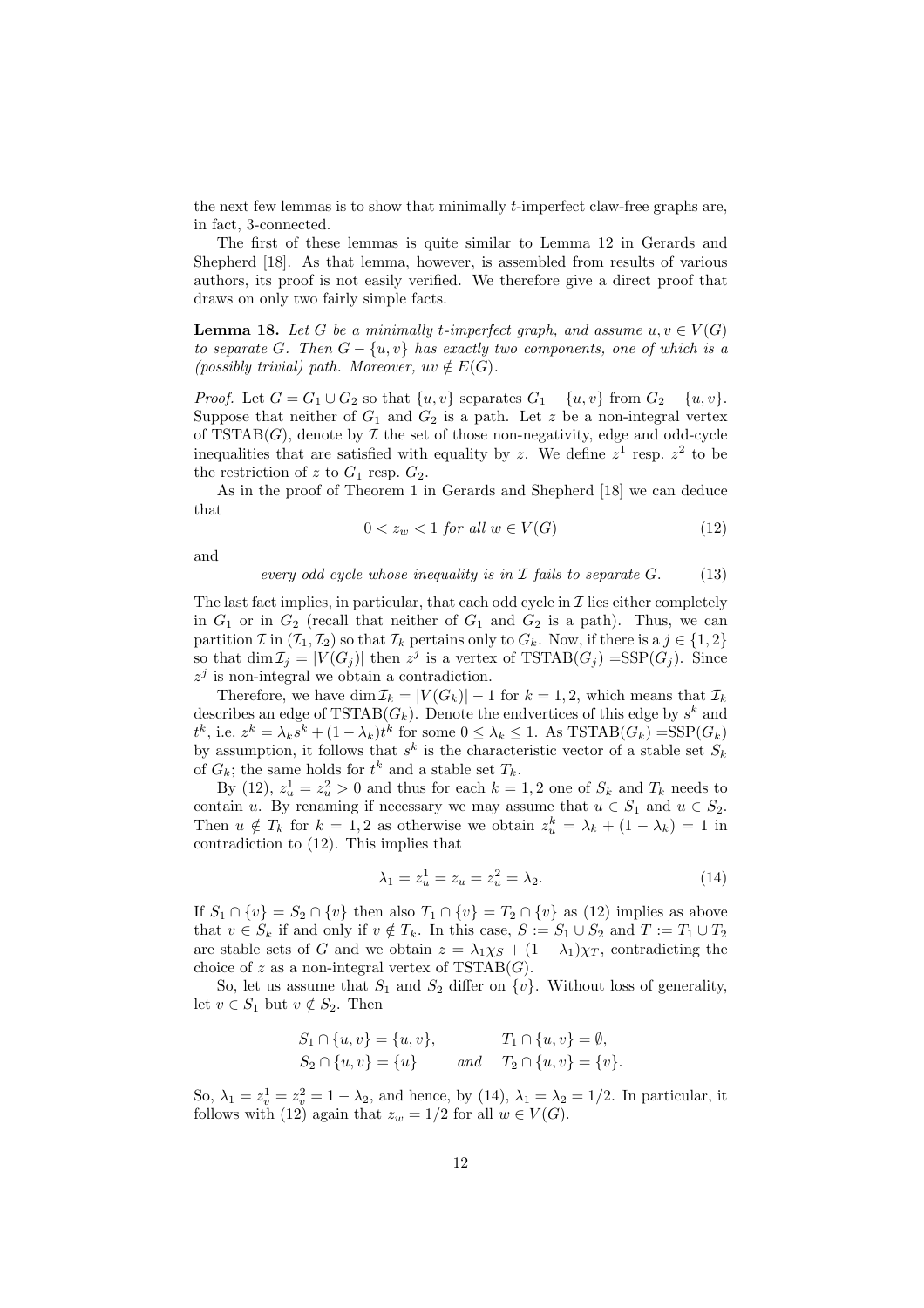Now, since bipartite graphs are t-perfect by  $(2)$ , G contains an odd cycle of length  $2k + 1$ , say. However, adding up z along the cycle yields  $k + 1/2$ , contradicting the odd-cycle inequalities.  $\Box$ 

Next, let us prove that a minimally t-imperfect claw-free graph has minimum degree at least three. We start with a lemma that is a variant of Theorem 2.5 in Barahona and Mahjoub [1], and can be proved in a very similar way

**Lemma 19** (Barahona and Mahjoub [1]). Let G be a graph, and let uvw be a path in G so that  $deg(v) = 2$  and  $uw \notin E(G)$ . Furthermore, let  $a^T x \leq \alpha$ be a facet-defining inequality of  $SSP(G)$  so that  $a_u = a_v = a_w$ . Denote by G' the graph obtained from  $G$  by contracting uv and vw, and let  $\tilde{v}$  be the resulting vertex, i.e.  $V(G') \setminus V(G) = \{\tilde{v}\}\$ . If  $a' \in \mathbb{R}^{V(G')}$  is defined by  $a'_p = a_p$  for  $p \in V(G' - \tilde{v})$  and  $a_{\tilde{v}} = a_v$  then  $a'^T x \leq \alpha - a_v$  is a facet-defining inequality of  $SSP(G')$ .

The following lemma serves to guarantee that  $a_u = a_v = a_w$  as in Lemma 19.

**Lemma 20.** Let G be a graph and assume that for  $a \in \mathbb{R}^{V(G)}$ ,  $a > 0$  the inequality  $a^T x \leq \alpha$  is facet-defining in SSP(G), and that it is not a multiple of an edge inequality or of an odd-cycle inequality.

- (i) If G contains a path uvw so that  $deg(v) = 2$  then  $a_v \le a_w$ .
- (ii) If G contains a triangle wpq and a neighbour  $v \notin \{p,q\}$  of w so that  $deg(w) = 3$  then  $a_v \ge a_w$ .

Assertion (i) appears in Mahjoub [21].

Proof. For both cases, observe that as the SSP is full-dimensional there exists a set S of  $|V(G)|$  affinely independent stable sets that satisfy  $a^T x \leq \alpha$  with equality. Since  $a > 0$  it follows that  $\alpha \neq 0$ , which, in turn, implies that the characteristic vectors of the stable sets in  $S$  are even linearly independent. In particular, any inequality satisfied with equality by all  $S \in \mathcal{S}$  is a multiple of  $a^T x \leq \alpha$ .

(i) Since  $a^T x \leq \alpha$  is not a multiple of the edge inequality  $x_u + x_v \leq 1$  there must exist an  $S_0 \in \mathcal{S}$  so that  $u \notin S_0$  and  $v \notin S_0$ . As  $a > 0$  this implies that  $w \in S_0$ . Clearly,  $S'_0 := S_0 \setminus \{w\} \cup \{v\}$  is a stable set and thus  $a^T \chi_{S'_0} \leq \alpha = a^T \chi_{S_0}$ . Hence  $a_v \le a_w$ .

(ii) Since  $a^T x \leq \alpha$  is not a multiple of the triangle inequality  $x_w + x_p + x_q \leq 1$ there must exist an  $S_1 \in \mathcal{S}$  so that  $\{w, p, q\} \cap S_1 = \emptyset$ . Then, as  $a > 0$  and  $N(w) = \{v, p, q\}$ , we have that  $v \in S_1$  and that  $S'_1 := S_1 \setminus \{v\} \cup \{w\}$  is stable. Again, we obtain  $a^T \chi_{S_1'} \leq \alpha = a^T \chi_{S_1}$  and therefore  $a_w \leq a_v$ .

**Lemma 21.** Let  $G$  be a minimally t-imperfect claw-free graph. Then  $G$  has minimum degree  $\geq 3$ .

Proof. It is easy to see that no vertex can have degree 1. Indeed, such a vertex would lead to a violation as in (12). So suppose there is a path  $P = w_1 \dots w_k$ with  $k \geq 3$  so that all internal vertices have degree 2 in G but  $w_1$  and  $w_k$  have degree  $> 2$ . Since G is claw-free and does not properly contain a  $K_4$  we deduce that  $\deg(w_1) = \deg(w_k) = 3$ , and in fact there are neighbours  $p_1, q_1$  of  $w_1$  and  $p_k, q_k$  of  $w_k$  so that  $w_1p_1q_1$  and  $w_kp_kq_k$  are triangles in G.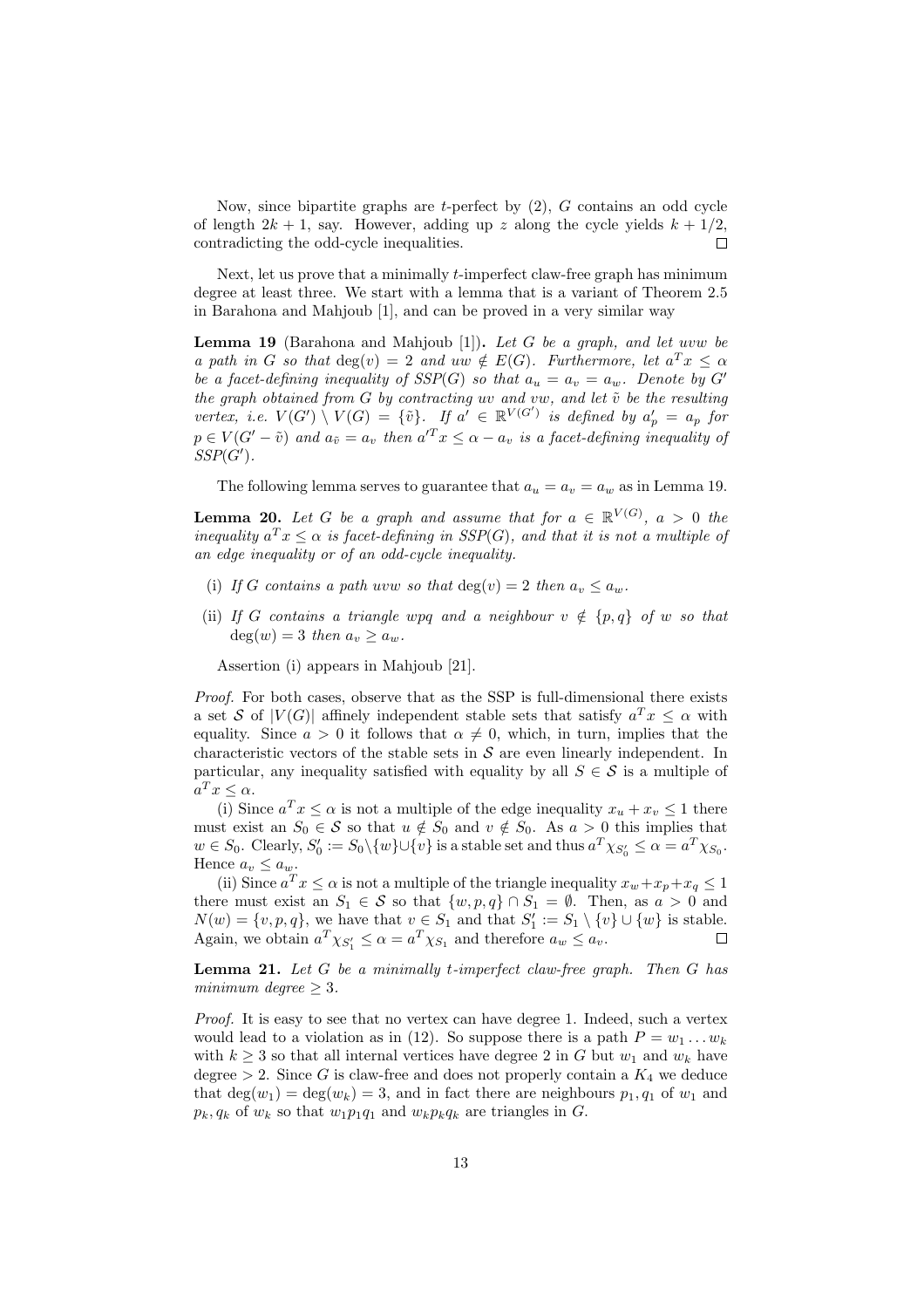As G is t-imperfect there exists a facet-defining inequality  $a^T x \leq \alpha$  of  $SSP(G)$  with  $a \geq 0$  that is not a multiple of a non-negativity, edge or odd-cycle inequality. Since  $G$  is minimally *t*-imperfect under vertex deletion it follows furthermore that  $a > 0$ .

Now, applying (i) of Lemma 20 we get that  $a_{w_2} = \ldots = a_{w_{k-1}} \le \min\{w_1, w_k\}.$ Then, (ii) yields that  $a_{w_1} = a_{w_2} = \ldots = a_{w_k}$ .

Denote by  $G'$  the graph obtained from  $G$  by performing a t-contraction at  $w_2$ , and let  $\tilde{w}$  be the resulting new vertex. Define  $a'_u = a_u$  for  $u \in V(G'-\tilde{w})$  and  $a'_{\tilde{w}} = a_{w_2}$ . Then, by Lemma 19,  $a'^T x \le \alpha - a_{w_2}$  is facet-defining for SSP(G'). However, as  $a' > 0$  and as G' is t-perfect it follows that G' consists of a single vertex, a single edge or of a single odd cycle. Then  $G$  is such a graph, too, and thus t-perfect, a contradiction.  $\Box$ 

In Section 8 we will show in Lemma 23 that  $C_7^2 - v_7$  as well as  $C_{10}^2 - v_{10}$ are (strongly t-perfect and thus) t-perfect. Considering Figure 4 we see that  $C_6^2 - v_1v_6$  is a t-minor of  $C_{10}^2 - v_{10}$ . Hence, (assuming Lemma 23) the following lemma holds:



Figure 4:  $C_6^2 - v_1v_6$  is a *t*-minor of  $C_{10}^2 - v_{10}$ .

**Lemma 22.**  $C_7^2 - v_7$ ,  $C_{10}^2 - v_{10}$  and  $C_6^2 - v_1v_6$  are t-perfect.

We now restate and then prove our second main result.

**Theorem 3.** A claw-free graph is t-perfect if and only if it does not contain any of  $K_4$ ,  $W_5$ ,  $C_7^2$  and  $C_{10}^2$  as a t-minor.

*Proof.* As neither of  $K_4$ ,  $W_5$ ,  $C_7^2$  and  $C_{10}^2$  is t-perfect (note Lemma 11), necessity is obvious. To prove sufficiency, consider a claw-free and minimally t-imperfect graph G.

Lemmas 18 and 21 ensure that  $G$  is 3-connected. Moreover, as we are done if G contains  $K_4$  or  $W_5$  as a t-minor, we obtain with Lemma 12 that  $\Delta(G) \leq 4$ . Consequently, all preconditions of Lemma 14 are satisfied, and we may assume that  $G$  is of type (i) or (ii) as listed in Lemma 14.

Now, if G is a line graph then Lemma 7 forces  $G$  to contain  $K_4$  as a tminor, as desired. It remains to check the types listed in (ii). As by Lemma 22, the graphs  $C_6^2 - v_1v_6$ ,  $C_7^2 - v_7$  and  $C_{10}^2 - v_{10}$  are t-perfect, it follows that  $G \in \{C_7^2, C_{10}^2\}$ , as desired.

# $8$   $C_7^2$  and  $C_{10}^2$  are minimally strongly-t-imperfect

To conclude the proof of Theorem 3 it still remains to prove one last lemma (since we needed for the proof of Lemma 22 that  $C_7^2 - v_7$  and  $C_{10}^2 - v_{10}$  are tperfect). We take this opportunity to show something slightly stronger, namely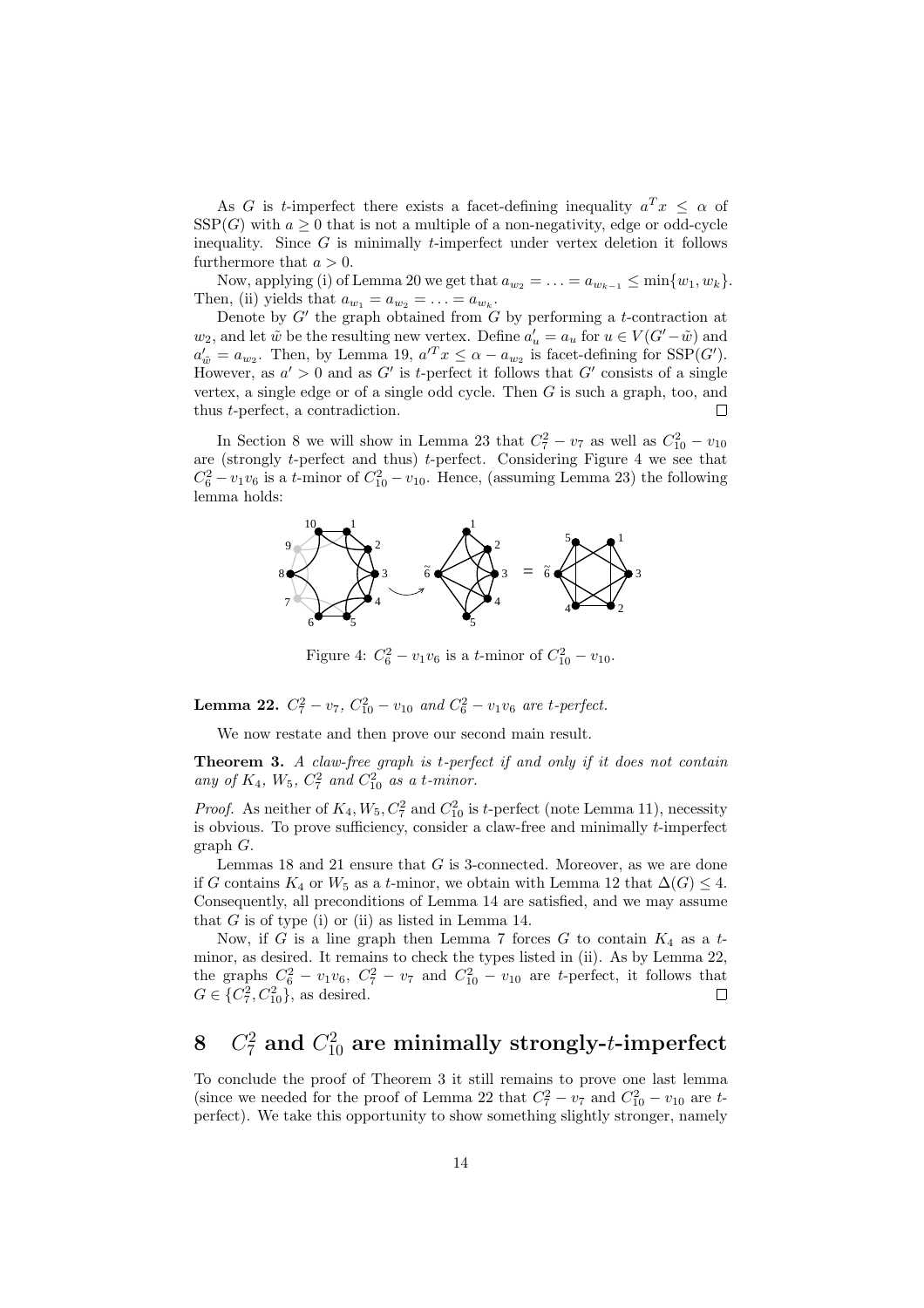that  $C_7^2$  and  $C_{10}^2$  are minimally t-imperfect, and, moreover, minimally strongly t-imperfect.

In order to define strong t-perfection, consider a graph G and  $w \in \mathbb{Z}^{V(G)}$ , and denote by  $\alpha_w(G)$  the maximum  $w(S)$  over all stable sets S in G. Call a family K of edges and odd cycles a w-cover of G if every vertex v lies in at least  $w(v)$  members of K. If K consists of the subfamily of edges  $\mathcal E$  and the subfamily of cycles  $C$  then it has  $cost$ 

$$
|\mathcal{E}|+\sum_{C\in\mathcal{C}}\frac{|C|-1}{2}.
$$

We say that G is *strongly t-perfect* if for every  $w \in \mathbb{Z}^{V(G)}$  there is a w-cover of cost at most  $\alpha_w(G)$ . (Clearly, any w-cover has cost at least  $\alpha_w(G)$ .) One may alternatively define strongly t-perfect graphs by requiring that (1) is totally dual integral.

Observe that it suffices to check the existence of the desired cover for all non-negative vectors  $w$ . Moreover, one can show that vertex deletion as well as t-contraction maintain strong t-perfection.

Strongly t-perfect graphs have been studied by Gerards [16] and Schrijver [25]; see also Schrijver [26, Chapter 68]. They show that bad resp. odd  $K_4$ -free graphs are strongly t-perfect. It is not known whether a t-perfect graph is necessarily strongly t-perfect, but the converse is true. So, the t-perfectness of  $C_7^2 - v_7$  and  $C_{10}^2 - v_{10}$  follows from the following lemma.

### **Lemma 23.** For  $j \in \{7, 10\}$ , the graph  $C_j^2 - v_j$  is strongly t-perfect.

The proof of this lemma is a bit involved and given below. Let us first get to the main result of this section:

**Proposition 24.** The graphs  $C_7^2$  and  $C_{10}^2$  are minimally t-imperfect as well as minimally strongly-t-imperfect.

*Proof.* Lemma 11 yields that  $C_7^2$  and  $C_{10}^2$  are *t*-imperfect, and by Lemma 23, we know that the deletion of one vertex makes these graphs strongly t-perfect. Hence, as strong t-perfection implies t-perfection, our proposition follows.  $\Box$ 

*Proof of Lemma 23.* In both cases,  $j = 7$  and  $j = 10$ , we proceed by induction on the total weight  $w(V)$ , where  $V := V(C_j^2 - v_j)$  and w is the given non-negative vector in  $\mathbb{Z}^V$  for which we have to find a w-cover. So, let  $G \in \{C_7^2-v_7, C_{10}^2-v_{10}\}.$ As the case when  $w(V) = 0$  is trivial we will assume that w is given with  $w(V) > 0$ , and that the desired cover exists for all w' with  $w'(V) < w(V)$ .

Let  $\{v_1, \ldots, v_{i-1}\}$  be the vertices of  $V(G)$  in circular order, so that  $v_1, v_2, v_{i-2}$ and  $v_{j-1}$  have degree 3. Denote by S the set of all stable sets of weight  $\alpha_w := \alpha_w(G)$ , and write  $w_i$  for  $w(v_i)$ .

First of all, if there is triangle T so that every  $S \in \mathcal{S}$  meets T, then we define  $w'(v) := w(v) - 1$  for  $v \in T^+ := V(T) \cap \bigcup_{S \in \mathcal{S}} S$  and  $w'_i = w_i$  otherwise. As each  $v \in T^+$  has positive weight  $w(v)$ —otherwise  $S \setminus \{v\}$  would be in S and miss T—we conclude that w' is non-negative. Since  $T^+ \neq \emptyset$  by assumption, the total weight  $w'(V)$  is smaller than  $w(V)$ . Hence, by induction there is a w'-cover K' of cost  $\alpha_{w'}$ . Since  $\alpha_{w'} = \alpha_w - 1$  the family K' ∪ T is a w-cover of cost  $\alpha_w$ , as desired.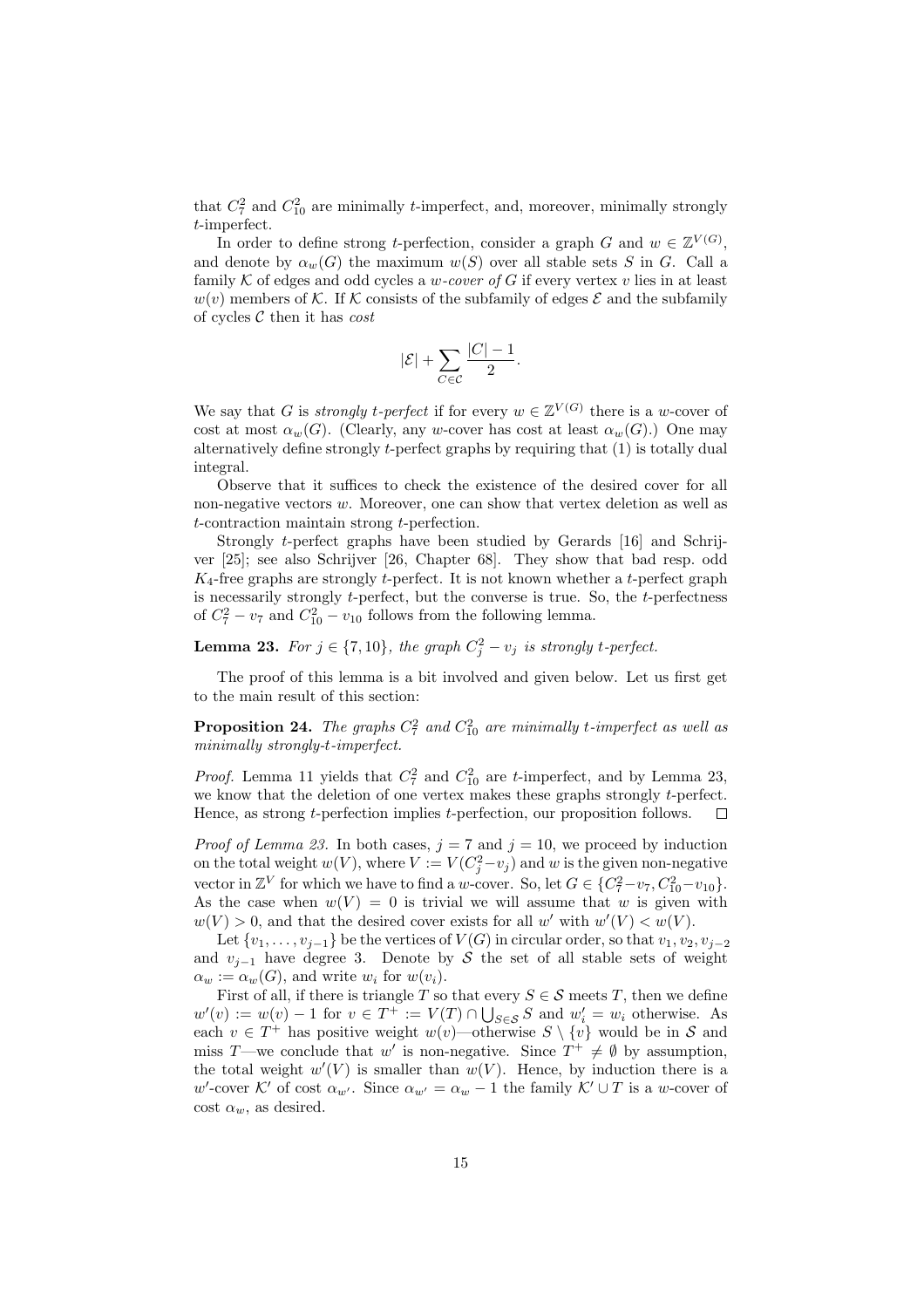We can argue similarly if every  $S \in \mathcal{S}$  meets the edge  $v_1v_{i-1}$ . So, let us assume from now on that for each triangle T in G there is a  $S_T \in \mathcal{S}$  avoiding T, and that there exists a  $S_{v_1v_j}$  that is disjoint from  $\{v_1, v_{j-1}\}.$ 

In the case when  $G = C_7^2 - v_7$ , the stable set  $S_{v_4v_5v_6}$  of weight  $\alpha_w$  needs to consist of a single vertex  $v_k$  with  $k \in \{1, 2, 3\}$  as  $v_1v_2v_3$  forms a triangle in G. Hence,  $w_k = \alpha_w$ . In the same way, we get that for some  $l \in \{4, 5, 6\}$  the vertex  $v_l$  has weight  $\alpha_w$ , too. Moreover,  $v_k$  and  $v_l$  have to be adjacent. If  $(k, l) = (1, 6)$ , then all other vertices have weight 0, and  $\alpha_w$  times the edge  $v_1v_6$  is a w-cover of G. On the other hand, if  $k \in \{2,3\}$  and  $l \in \{4,5\}$ , then  $w_1 = w_6 = 0$ . Furthermore, as  $\{v_2\} = S_{v_3v_4v_5}$  and  $\{v_5\} = S_{v_2v_3v_4}$  have weight  $\alpha_w$ , the stable set  $\{v_2, v_5\}$  has weight  $2\alpha_w$ , a contradiction.

Now, let us consider the case of  $G = C_{10}^2 - v_{10}$ . Let K be a triangle in G, or let K be the subgraph consisting of the edge  $v_1v_9$ . Suppose that  $k \in V(K)$ .

If  $w(k) > 0$  and k has only one neighbour s outside K then, as  $w(S_K) = \alpha_w$ ,  $S_K$  contains s, since otherwise we could increase the weight of  $S_K$  by including k. Since  $S_K \setminus \{s\} \cup \{k\}$  is stable, it follows that  $w(k) \leq w(s)$ . Observe that this inequality trivially holds too, if  $w(k) = 0$ . We use this rule to obtain a number of inequalities that are listed in the table below.

| $v_1v_2v_3$ |                    | (a) $w_1 \le w_9$ (b) $w_2 \le w_4$<br>(c) $w_9 \le w_1$ (d) $w_8 \le w_6$<br>(e) $w_2 \le w_1$ |
|-------------|--------------------|-------------------------------------------------------------------------------------------------|
| $v_7v_8v_9$ |                    |                                                                                                 |
| $v_2v_3v_4$ |                    |                                                                                                 |
| $v_6v_7v_8$ | (f) $w_8 \leq w_9$ |                                                                                                 |

Now assume that the vertex  $k \in V(K)$  has two adjacent neighbours s and t outside K (and then no other neighbours outside K). Because  $S_K$  can only contain one of s and t, we deduce as above that  $w(k) \leq \max\{w(s), w(t)\}\$ . Using this argumentation, we obtain

| $v_3v_4v_5$ | $w_3 \le \max\{w_1, w_2\}$<br>(g) |
|-------------|-----------------------------------|
| $v_5v_6v_7$ | $w_7 \le \max\{w_8, w_9\}$<br>(h) |
| $v_1v_9$    | $w_1 \le \max\{w_2, w_3\}$<br>(i) |
| $v_1v_9$    | $w_9 \le \max\{w_7, w_8\}$        |

From (a) and (c), we get that  $w_1 = w_9$ , and (g) together with (e) yields  $w_3 \leq w_1$ . Symmetrically, we obtain  $w_7 \leq w_9$ , and with (e), (f), (i) and (j) this results in

$$
\max\{w_2, w_3\} = w_1 = w_9 = \max\{w_7, w_8\}.
$$
\n(15)

Now, take two stable sets  $S, S' \in \mathcal{S}$  of cardinality 2 that avoid  $v_4v_5v_6$  (such sets exist, as we may, for example, take  $S_{v_4v_5v_6}$ , after adding a vertex, if necessary). Observe that by (15), and since a stable set may meet each of the triangles  $v_1v_2v_3$  and  $v_7v_8v_9$  at most once, we may choose S and S' so that  $S = \{v_1, s\}$ for some  $s \in \{v_7, v_8\}$  and so that  $S' = \{v_9, s'\}$  for some  $s' \in \{v_2, v_3\}.$ 

Comparing the stable set  $\{v_1, s, v_4\}$  to S we get  $w_1 + w(s) + w_4 \leq w(S)$  $w_1 + w(s)$  and thus  $w_4 = 0$ . Hence,  $w_2 = 0$  too, by (b), and  $w_3 = w_1$ , by (15). Symmetrically, comparing  $\{v_9, s', v_6\}$  to  $S'$ , we get that  $w_6 = w_8 = 0$ .

To sum up, we have discovered that  $w_1 = w_3 = w_7 = w_9$  and that  $w_2 =$  $w_4 = w_6 = w_8 = 0$ . Furthermore,  $\alpha_w = w(S) = 2w_1$ .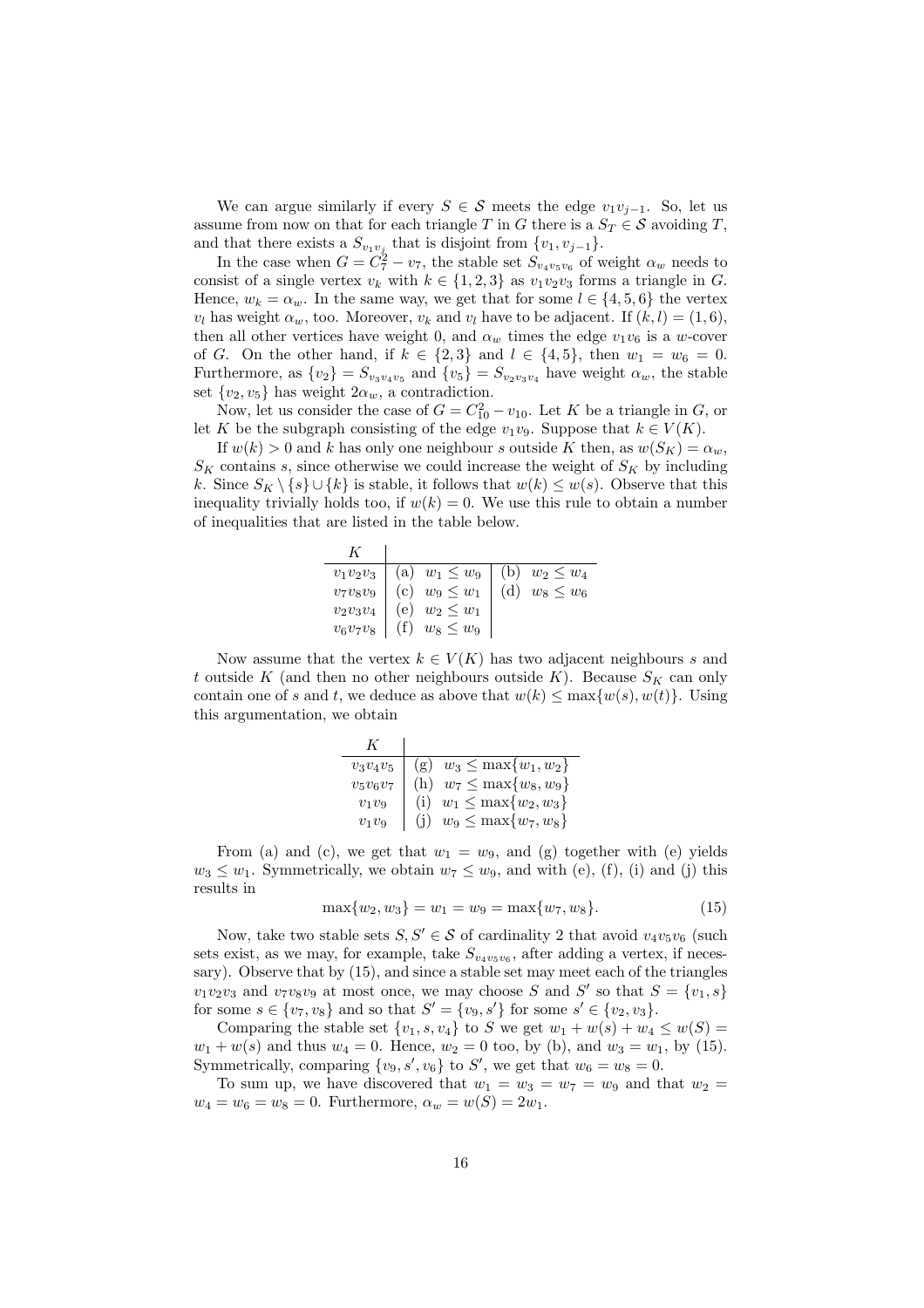Finally, as  $\{v_1, v_5\}$  is stable, it follows that  $w_5 \leq w_1$ . We conclude the proof by choosing a w-cover consisting of  $w_1$  times the 5-cycle  $v_1v_3v_5v_7v_9$  at a cost of  $2w_1$ .  $\Box$ 

## 9 Open questions

Let us conclude the paper with three open problems. Since odd holes and antiholes in a graph can be detected in polynomial time, see Chudnovsky et al [4], the strong perfect graph theorem implies that perfect graphs can be recognised in polynomial time. A similar result for t-perfect graphs would be desirable:

Question 25. Is there an algorithm with polynomial running time to test whether a given (claw-free) graph is t-perfect?

A closer inspection of our proofs reveals that for such an algorithm it would be enough to detect  $K_4$ -t-minors in polynomial time. We note that Gerards [17] describes an algorithm with polynomial running time that tests whether a graph contains an odd- $K_4$  subdivision as a subgraph. (An odd- $K_4$  subdivision is a subdivision of  $K_4$  in which each of the four triangles has become an odd cycle.)

In Theorem 3 we have determined all minimally  $t$ -imperfect graphs that are claw-free. To find all minimally t-imperfect graphs, with or without claws, seems a daunting task. Indeed, the class of these graphs already includes two infinite families, namely the odd wheels and the even Möbius ladders, see Shepherd [27]. Nevertheless, the examples that we know suggest two properties that all minimally t-imperfect graphs might share:

Question 26. Are all minimally t-imperfect graphs 3-connected?

In the light of Lemma 18, for an affirmative answer to this question, it would suffice to prove that all minimally t-imperfect graphs have minimum degree 3.

**Question 27.** For a minimally t-imperfect graph  $G$ , does  $TSTAB(G)$  have precisely one non-integral vertex?

We note that this is false if  $G$  is only minimal subject to vertex deletion. An example for this is the  $K_4$  with one edge replaced by a path of length 3.

#### Acknowledgment

The first author would like to express his gratitude towards András Sebő and Paul Wollan for very inspiring discussions. Both authors would like to thank András Sebő for his donation of Corollary 16 to the paper.

#### References

- [1] F. Barahona and A. R. Mahjoub, Compositions of graphs and polyhedra II: stable sets, SIAM J. Discrete Math. 7 (1994), 359–371.
- [2] M. Boulala and J.P. Uhry, *Polytope des indépendants d'un graphe série*parallèle, Disc. Math. 27 (1979), 225-243.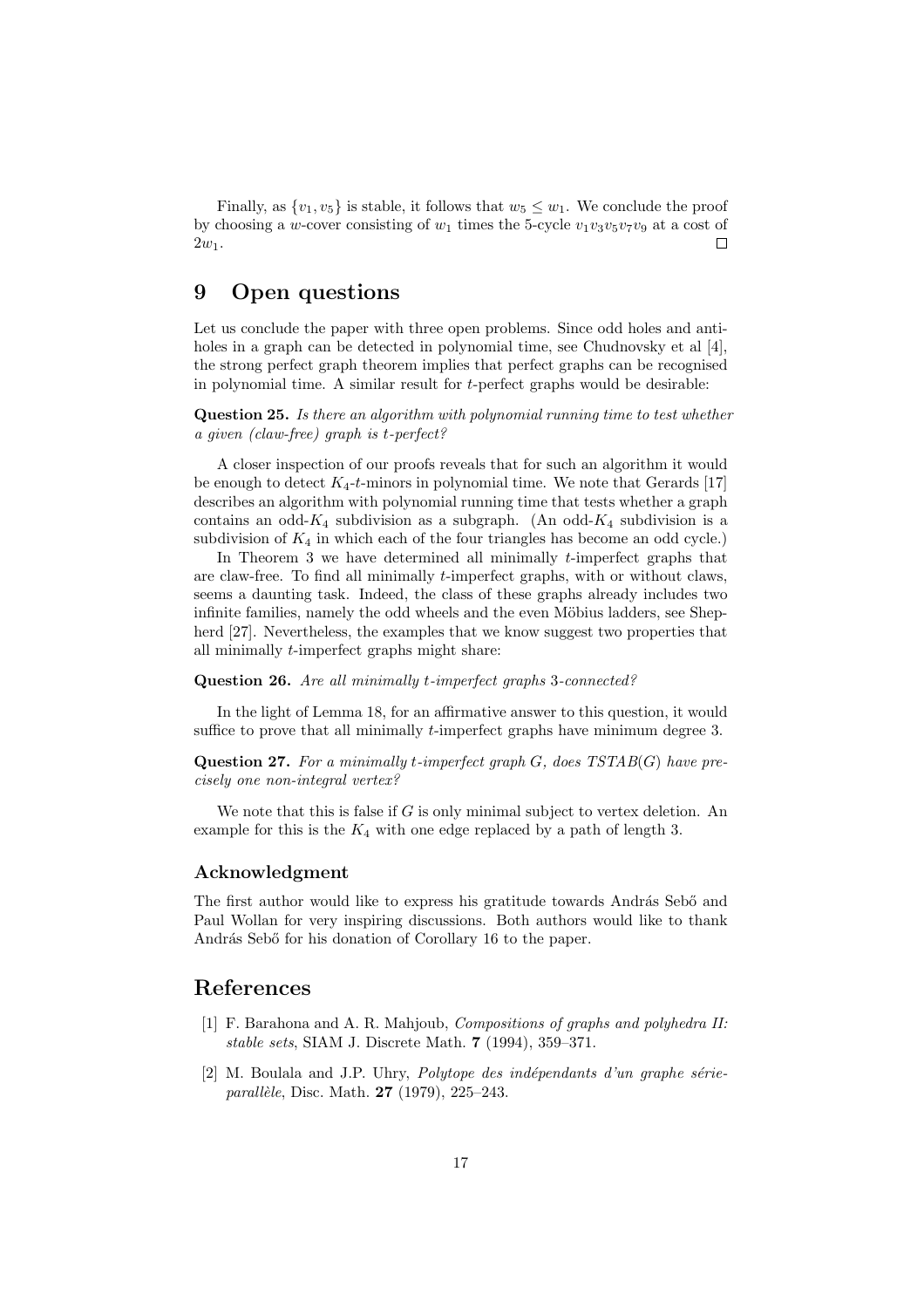- [3] D. Cao and G.L. Nemhauser, Polyhedral characterizations and perfection of line graphs, Disc. Appl. Maths. 81 (1998), 141–154.
- [4] M. Chudnovsky, G. Cornuéjols, X. Liu, P. Seymour, and K. Vuskovic, Recognizing berge graphs, Combinatorica 25 (2005), 143–187.
- [5] M. Chudnovsky and A. Ovetsky, Coloring quasi-line graphs, J. Combin. Theory (Series B) 54 (2007), 41–50.
- [6] M. Chudnovsky and P. Seymour, The structure of claw-free graphs, Preprint.
- [7] M. Chudnovsky, R. Seymour, N. Robertson, and R. Thomas, The strong perfect graph theorem, Ann. Math. 164 (2006), 51–229.
- [8] V. Chvátal, *On certain polytopes associated with graphs*, J. Combin. Theory (Series B) 18 (1975), 138–154.
- [9] R. Diestel, Graph theory (3rd edition), Springer-Verlag, 2005.
- [10] J. Edmonds, Maximum matching and a polyhedron with 0,1-vertices, J. Res. Natl. Bur. Stand., Sect. B 69 (1965), 125–130.
- [11] F. Eisenbrand, G. Oriolo, G. Stauffer, and P. Ventura, The stable set polytope of quasi-line graphs, Combinatorica 28 (2008), 45–67.
- [12] J. Fonlupt and J.P. Uhry, Transformations which preserve perfectness and h-perfectness of graphs, Ann. Disc. Math. 16 (1982), 83–95.
- [13] D.R. Fulkerson, Blocking and anti-blocking pairs of polyhedra, Math. Programming 1 (1971), 168–194.
- [14]  $\_\_\_\_\$ , Anti-blocking polyhedra, J. Combin. Theory (Series B) 12 (1972), 50–71.
- [15] A. Galluccio and A. Sassano, The rank facets of the stable set polytope for claw-free graphs, J. Combin. Theory (Series B)  $69$  (1997), 1–38.
- [16] A.M.H. Gerards, A min-max relation for stable sets in graphs with no odd-K4, J. Combin. Theory (Series B) 47 (1989), 330–348.
- [17] \_\_\_\_\_, Graphs and polyhedra binary spaces and cutting planes, CWI Tract 73, CWI, Amsterdam, 1990.
- [18] A.M.H. Gerards and F.B. Shepherd, The graphs with all subgraps t-perfect, SIAM J. Discrete Math. 11 (1998), 524–545.
- [19] F. Harary, Graph theory, Addison Wesley, 1972.
- $[20]$  L. Lovász, A note on factor-critical graphs, Studia Scientiarum Mathematicum Hungarica 7 (1972), 279–280.
- [21] A. R. Mahjoub, On the stable set polytope of a series-parallel graph, Math. Programming 40 (1988), 53–57.
- [22] A. Sebő, personal communication.